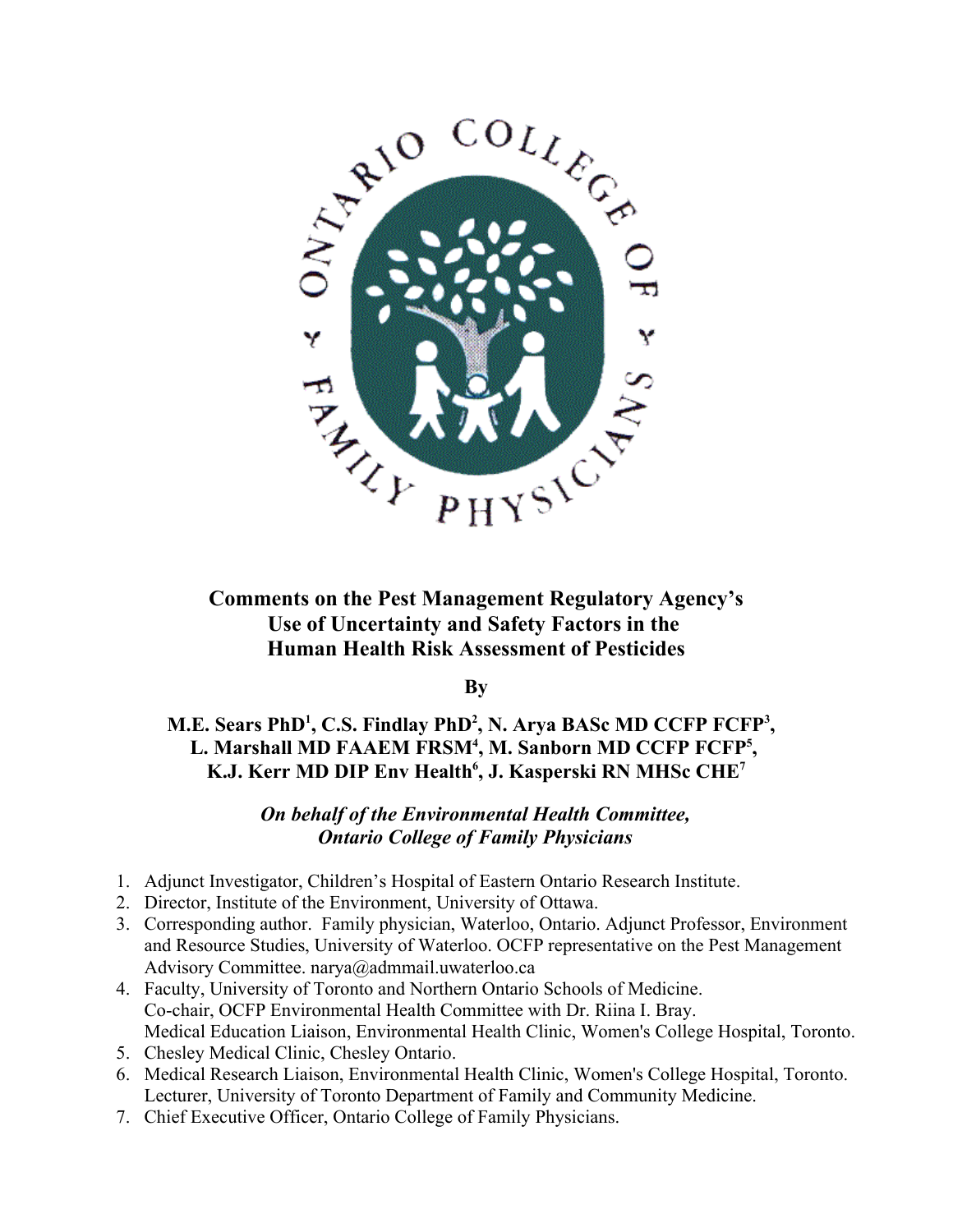# **Executive Summary**

The Environmental Health Committee of the Ontario College of Family Physicians is pleased to contribute to this important consultation. Pest Management Regulatory (PMRA) requests for public commentary including comments from the OCFP, and ongoing consultation through the Pest Management Advisory Committee as well as the planned December 10, 2007 consultation meeting, point favourably towards improving transparency and broader consideration of determinants of human and environmental health in pesticide assessment.

# *The bottom line for protection of public health*

The Ontario College of Family Physicians believes that Canada should be moving from the present framework of registration of all pest control products that meet prescribed requirements, to an approach whereby Canadians use methods and products with the least risk to health and the environment. The least-toxic model is somewhat similar to the decision-making model in Sweden, where there is the Substitution Principle, along with the Precautionary Principle. Basically, for whatever you want to do, produce, etc., you must use the methods/chemicals that are of the lowest known toxicity and least known environmental impact; not merely those with an "acceptable risk".

This is a model for using only best practices, and for continual improvement. Sweden has instituted this approach in order to reach its goal of achieving a non-toxic environment within a generation. We believe that only this type of approach can achieve the requirement under Canada's Pest Control Products Act (2002) (PCPA 2002) of "reasonable certainty that *no* harm to human health, future generations or the environment will result from exposure to or use of the product …" (emphasis added).

A public discussion of the cut-off for "reasonable certainty" would assist the public in understanding that, when using chemicals meant to be toxic, even with agreement on what "reasonable certainty" should be, a small percentage of people will still be affected. What is this percentage? How does it compare with the percentage of people with environmental sensitivities and other complex, chronic conditions? 1

No matter what the driving philosophy, any regulatory framework requires that pesticides be assessed. One must start somewhere, and the present risk assessment system may be as good (or bad) as other possible starting points to assess toxic chemicals. However, the system only provides a means to extrapolate from laboratory animal data, using arbitrarily determined extrapolation factors, to hypothesize that a chemical when used in a particular manner will or will not cause harm in humans with widely varying susceptibilities or in the environment.

There is an ongoing difficulty that the results of epidemiological studies of potential human health effects of exposure to pesticides do not appear to be consistent with pesticide risk assessment study conclusions. 2-4 Thus, limitations in extrapolation of animal test results under experimental laboratory conditions must be recognized and the reliability of such extrapolations ought not to be overstated. Other information must continually be sought and used to provide "reality checks," to validate or disprove the hypothesis that use of a particular product in a particular manner will not harm present or future generations, or the environment. Investigation of hypotheses is the heart of science, and must be central to pesticide regulation. Until the hypotheses generated by toxicological risk assessment are validated by monitoring of human and environmental contamination, epidemiological research and other basic science studies, Canada's regulatory system is not truly "science-based."

Low dose effects are one of several reasons postulated for the incongruity between conclusions reached through epidemiology reported in peer-reviewed literature, and regulatory toxicology-based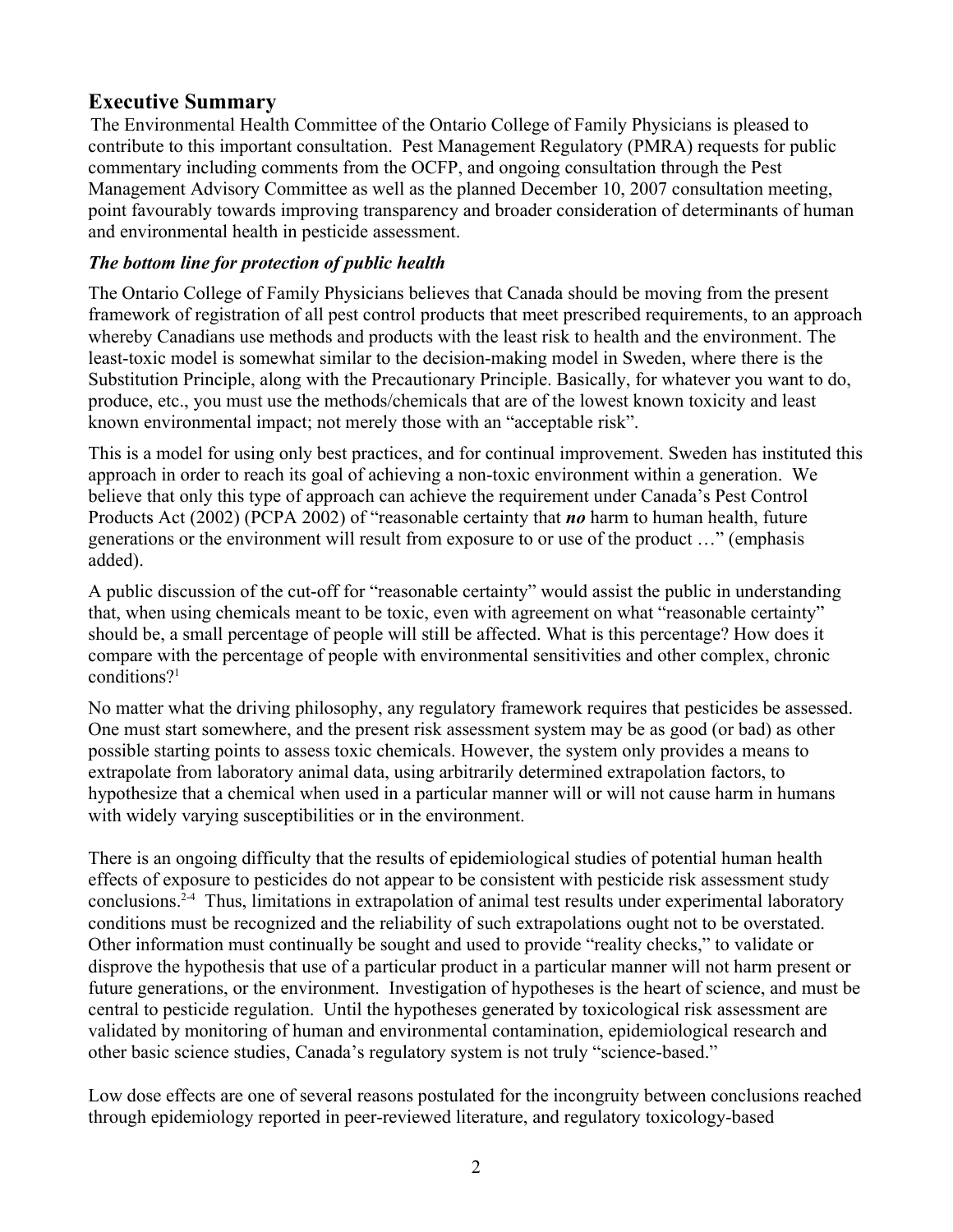assessments. Within single-chemical assessment, more testing is needed to investigate whether low dose effects are being "missed." Pesticide toxicity in animals is typically measured at relatively high doses, assuming that lower doses will engender the same effect to a decreasing degree, and that a low enough (non-zero) dose will have a zero effect (the "no observed adverse effect level" – NOAEL). However, present knowledge indicates that effects (particularly hormonal/endocrine disruption) may be different at low doses compared to high doses, and become increasingly apparent at lower doses. Thus, doses at least an order of magnitude below the NOAEL as well as environmental exposure levels should be studied. It is possible that high-dose experiments are identifying the nadir of a U-shaped dose-response curve as a NOAEL, while lower environmental levels engender overt toxic effects. Furthermore, when a NOAEL was *not* measured, the need to extrapolate from a lowest observed adverse effect level (LOAEL) suggests strongly that low dose effects may be significant.

As this document affirms, workers should not be second-class citizens when it comes to protection of their health from toxic chemicals, including pesticides. Any extrapolation factor deemed appropriate for the population at large should apply to workers. Foetal development is a time of particular concern, and pregnant workers should not be risking their offspring because of their employment.

# *The bottom line for the PMRA - whether or not to register a pesticide.*

Toxicological risk assessment as outlined in the consultation document is a limited examination of some of the relevant science; complementary scientific issues are discussed in this submission.

Pesticides should be used only when absolutely necessary, and when less toxic or hazardous solutions (strategies, agronomic solutions, etc. as well as chemical products) with lower impacts on human and environmental health are not available. Special provisions for areas such as residences, hospitals, schools, clinics, etc. with sensitive populations (e.g. children, the elderly and pregnant women) deserve consideration.

In the name of precaution, pesticides should *not* be registered when the uncertainties are too great. This would include extrapolation from a LOAEL, and lack of core studies. Many details in this regard are included in responses to the PMRA questions in this submission. Knowledge of vulnerabilities of various populations is developing rapidly, making it increasingly clear that understanding of important areas of science may not be sufficient to set extrapolation factors (i.e. the more we know, the more we know we don't know). We can say, however, that the range of magnitude of potential effects may frequently exceed 10-fold across the human population.

Toxicological risk assessment hypotheses must be tested for validity alongside epidemiological and other data not presently considered during assessments. As well, evidence of persistence or bioaccumulation of a pesticide, breakdown product(s) and/or contaminant in the environment, wildlife or people should be grounds for refusal to register (e.g. lindane).

If pesticide assessment continues to be driven by registrant-sponsored research, resistance to low-dose testing is to be expected. There is a concern that pesticide data may not be forthcoming if it is not favourable, so it is recommended that a system similar to clinical trial registration for medications be instituted, open at least to the regulator. A potential registrant would inform the PMRA before commencing work of the experimental details and the laboratory conducting the studies, and the PMRA could access the data directly from the researchers.

# *Once registered, what next?*

If the PMRA is acting upon the hypothesis that no harm will ensue from use of a particular pesticide in a particular manner, it must then carry out adaptive management. Data regarding pesticide uses, concentrations of parent and daughter compounds in people and the environment, harms, and reports in all areas of related public-domain research should be comprehensively gathered, monitored and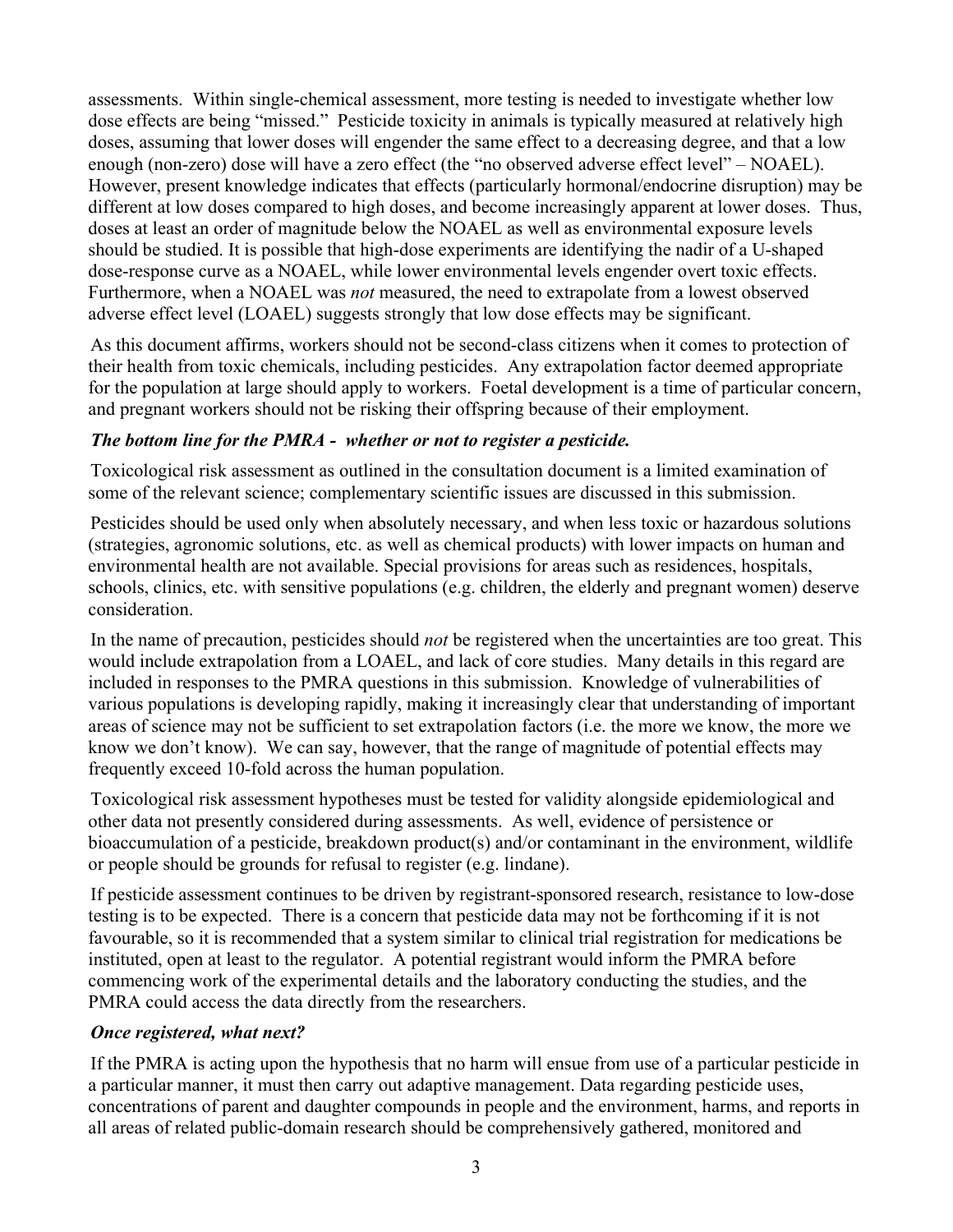reviewed to validate or disprove this hypothesis. Interim precautionary measures should include restricting pest control products to the most essential applications, away from vulnerable populations.

It should be highlighted that the European Union is now considering legislation that would dramatically change the way that pesticides are managed in that jurisdiction (see [http://www.europarl.europa.eu/oeil/file.jsp?id=5372322\)](http://www.europarl.europa.eu/oeil/file.jsp?id=5372322). The EU is moving towards banning of aerial spraying, banning of use around vulnerable populations such as children, and strong support of organic agriculture. Many pest control ingredients are being de-registered. As such it is moving from the difficult grey science of risk assessment and management, to risk avoidance. This will be necessary for the PMRA to meet the new higher bar of protection of the health of people, wildlife and the environment mandated by the PCPA 2002.

# *Consultation questions posed by the PMRA*

We are concerned that the questions posed by the PMRA do not address essential systemic problems with risk assessment. However, they do raise some interesting issues. The following are highlights of responses to the specific questions posed:

- "Uncertainty" or "safety" factors should be called "extrapolation factors," as a general term that is more informative than other options. If one wishes to be more specific, factor names could reflect their objective – interspecies extrapolation factor, intraspecies extrapolation factor, etc.
- Chemical-specific theoretical analyses should not be used to reduce extrapolation factors, but could certainly justify much greater factors. This is evident given rodents' and other animals' abilities to live in environments that are inhospitable to humans, and the wide variability among the human population in sensitivities to chemicals, and abilities to detoxify and excrete toxins;
- If there is a need to extrapolate from a LOAEL to a NOAEL it should lead at most to a temporary registration of short duration, with no option for renewal. NOAELs should be interpolated rather than extrapolated. The PMRA should require data for at least three dose levels covering an order of magnitude below the NOAEL, and this should include typical environmental exposures (more dose levels may be needed to include levels in the environment);
- Pesticide assessments for chemicals that have effects on the same type of cell or organ (e.g. insecticides that affect nerve cells, or pesticides that affect the liver) should consider potential exposures to all other chemicals known to affect the same cell type or organ, in a manner that addresses outcomes when exposures occur concurrently or cumulatively;
- Risks of pesticides of a common class (e.g. phenoxy herbicides) have common modes of toxicity on target species, so should be considered to pose potentially additive or synergistic toxicities to non-target species;
- Information from the PMRA feeds into development of Drinking Water standards, so it would seem that the PMRA is indeed required to assess cumulatively effects of pesticides with different but related effects (complementary, additive, antagonistic or synergistic).
- Metabolic pathway information should be determined, and included in standard package inserts;
- Dose-response curves over low doses and environmental levels should be determined in the course of assessment.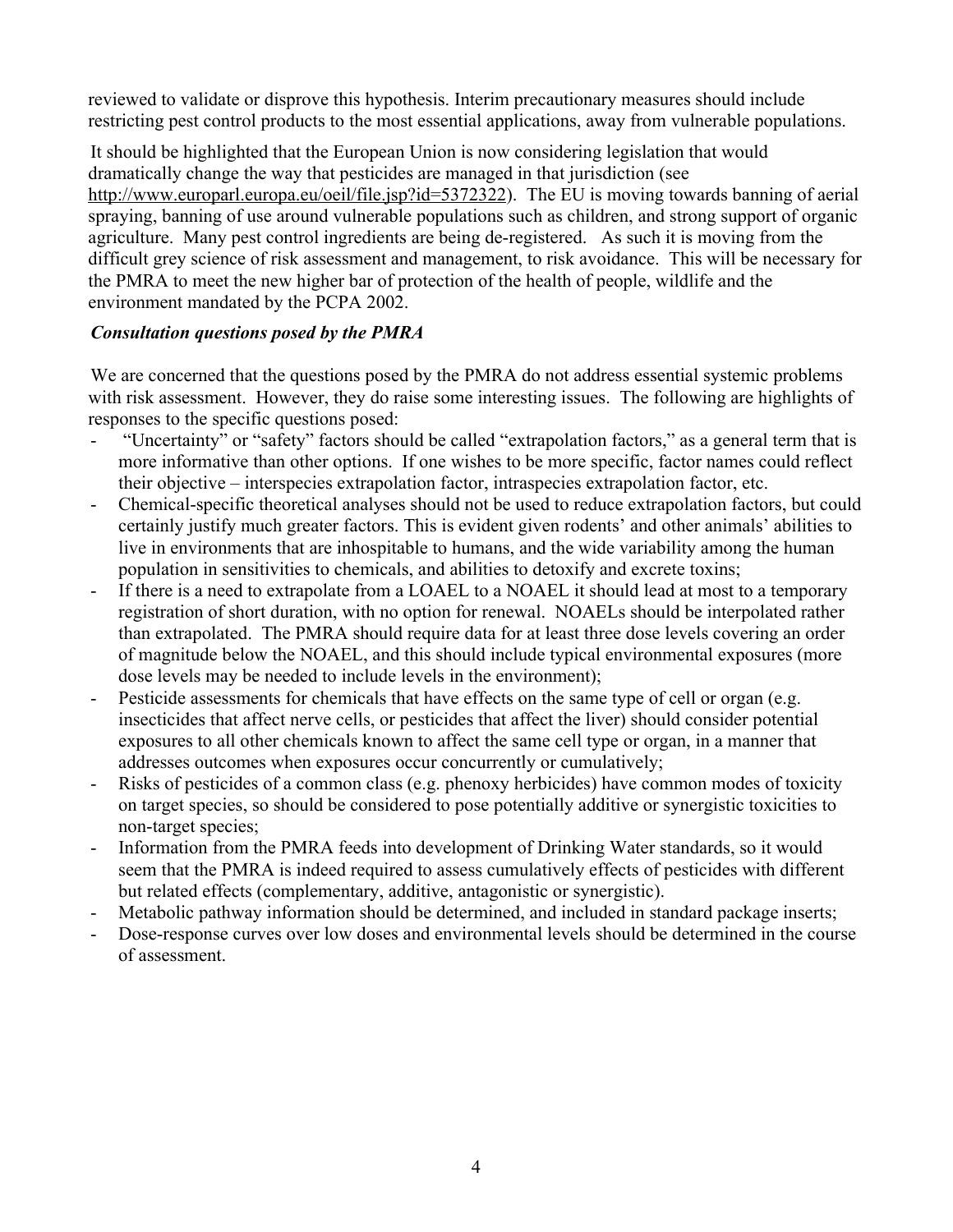# **Summary of the Pesticide Assessment Process in Canada**

The PCPA 2002 sets a very high bar for protection of health and the environment, requiring a "reasonable certainty that *no* harm to human health, future generations or the environment will result from exposure to or use of the product …" (emphasis added). It is unclear that this high protective bar is met with "an acceptable risk when the product is used as directed," which is the current standard cited by the PMRA.

The "reasonable certainty" provision has been and is proposed to be addressed with traditional risk assessment. This integrates exposure and effects assessments, the latter based largely on laboratory exposure studies involving "model" organisms. According to the consultation document, an acceptable dose determined in animal models is then used to derive an acceptable human dose by dividing the animal dose by numerical factors to account for:

- Interspecies differences;
- Intraspecies differences among people;
- Extra sensitivity of the young (as stipulated in the PCPA 2002 other sub-populations such as people who are ill or the elderly are not singled out);
- Database deficiencies (e.g. lack of a multi-generational or developmental neurotoxicity study);
- Extrapolation of dosing duration (e.g. from subchronic to chronic exposure);
- Use of a LOAEL instead of a NOAEL;
- Severity of endpoint (e.g. irreversible effects such as carcinogenicity or birth defects are considered severe, triggering a 10-fold factor; endocrine disruption and immunotoxicity are "less severe," triggering a 3-fold factor).

The first step is to derive a NOAEL or LOAEL for a non-human "model" organism under controlled laboratory exposures. From this, a reference dose (RD) for humans is generated, below which the risk to human health is deemed to be "acceptable." All safety/uncertainty factors are attempts to capture the uncertainty associated with extrapolating from specific endpoints measured in the laboratory, to what is actually of concern, overall human health. There are two aspects to this extrapolation. Both scientific effects (toxicities measured in the model animals), and a value judgement ("acceptability of risk" (previous PCPA) or "degree of certainty" (PCPA 2002)) contribute to the final extrapolation factors. This was not discussed in the PMRA document, but must be explicitly addressed to ensure that the statutory requirement has been met of "reasonable certainty that no harm…" It is suggested in a review of this subject by the Swedish Chemicals Inspectorate<sup>5</sup> that if potential extrapolation factors are considered as distributions, the value judgement entails where on the distribution the factor is chosen, to be more or less protective. This document contains interesting discussions of many issues raised by the PMRA in the present consultation, and we highly recommend that it be considered in the PMRA review and subsequent discussions.

If each consideration in the list above may trigger a 10-fold factor, the maximum conceivable factor under this paradigm might be 10,000,000, although the highest factor used by the PMRA to date is 3,000.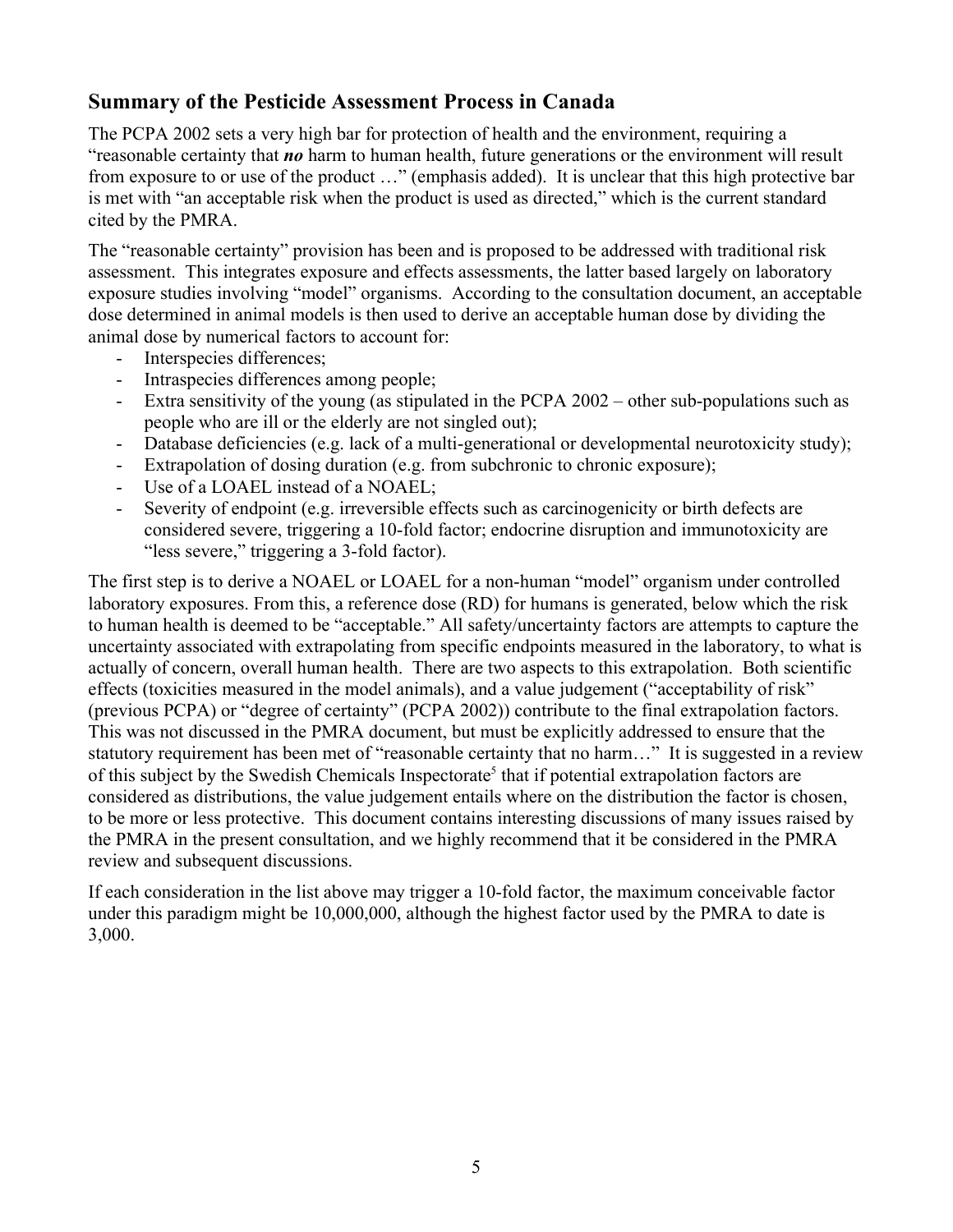# **Scientific Framework**

Irrespective of how "acceptable risk" or "reasonable certainty of no harm" are characterized, RDs should be regarded as scientific hypotheses from which one derives the prediction: if people (or the environment) are exposed to pesticides at levels less than the RDs, the probability of observing a harmful effect should be less than X, where X is one minus "reasonable certainty." Once "reasonable certainty" is defined, the hypotheses then become testable, at least in principle.

Once an RD is established, the next step is to *test the hypothesis.* If results are inconsistent with the hypothesis, the RD should be revised accordingly. It is important that to the extent that scientific information/data is used to *determine* RDs, the *same* data/information cannot then be used to *test* the hypothesis, as doing so would violate the basic scientific principle of independent validation. This iterative process of hypothesis formulation, independent testing and revision is, after all, what science (including regulatory science) is, or ought to be.

This perspective provides some insight into the extrapolation factors issue. The scientific evidence for: (a) the selected set of issues for which factors are required; (b) the magnitude of the factors themselves; and (c) the multiplicative form of the RD function is scanty at best. Nonetheless, the outcome of this present solicitation is predictable, with those of the view that pesticides pose substantial risks to human health advocating for many, large factors (this will ensure that the reference dose is so small that no pesticide will be registered); those of the view that the risks to human health from pesticides are overblown advocating for a minimal number of factors, each as close to unity as possible (thus reference doses will be comparatively high to allow registrations); and those who are concerned with potential impacts of pesticides on human health or the environment, but who also recognize that some pesticides may be of considerable value, will have difficulties responding. They will understand that the proposed safety/uncertainty factors are highly arbitrary, and that even the form of the extrapolation function – let alone the magnitude of its component parameters – merely represent hypotheses. As such, the distribution of the three classes of responses will depend on the number of people who cleave to positions  $(a) - (c)$  (for whatever reason), among those who have decided to respond. In what way, then, can responses to the specific queries be construed as providing epistemological support for a particular policy choice?

Biological science is now showing that assumptions inherent in the toxicological model (e.g. monotonic dose-response relationships, threshold responses) are not always sound. Coupled with the scanty scientific evidence supporting the predictive value of the risk assessment paradigm, the most important issue is not whether the suggested magnitudes of proposed factors, or functional forms, is "reasonable."

The real issue is: given that RDs – however estimated – are merely hypotheses, how does PMRA intend to test them? It is our view that, hitherto, PMRA (along with almost all other pesticide regulatory agencies) has been far too concerned with *hypothesis formulation*, and far too little concerned with *hypothesis testing*.

# **Inadequacy of existing methods for Reference Dose (RD) estimation**

As noted above, the starting point for estimation of the RD is classical ecotoxicological risk assessment. All such assessments rely on controlled exposure experiments over a range of doses using a defined set of measurement endpoints, and from these baseline data the RD estimation procedure begins. It is therefore useful to ask, even before addressing the issue of extrapolation factors, whether the starting point is itself adequate and appropriate. There is some evidence to suggest that caution may be warranted even here.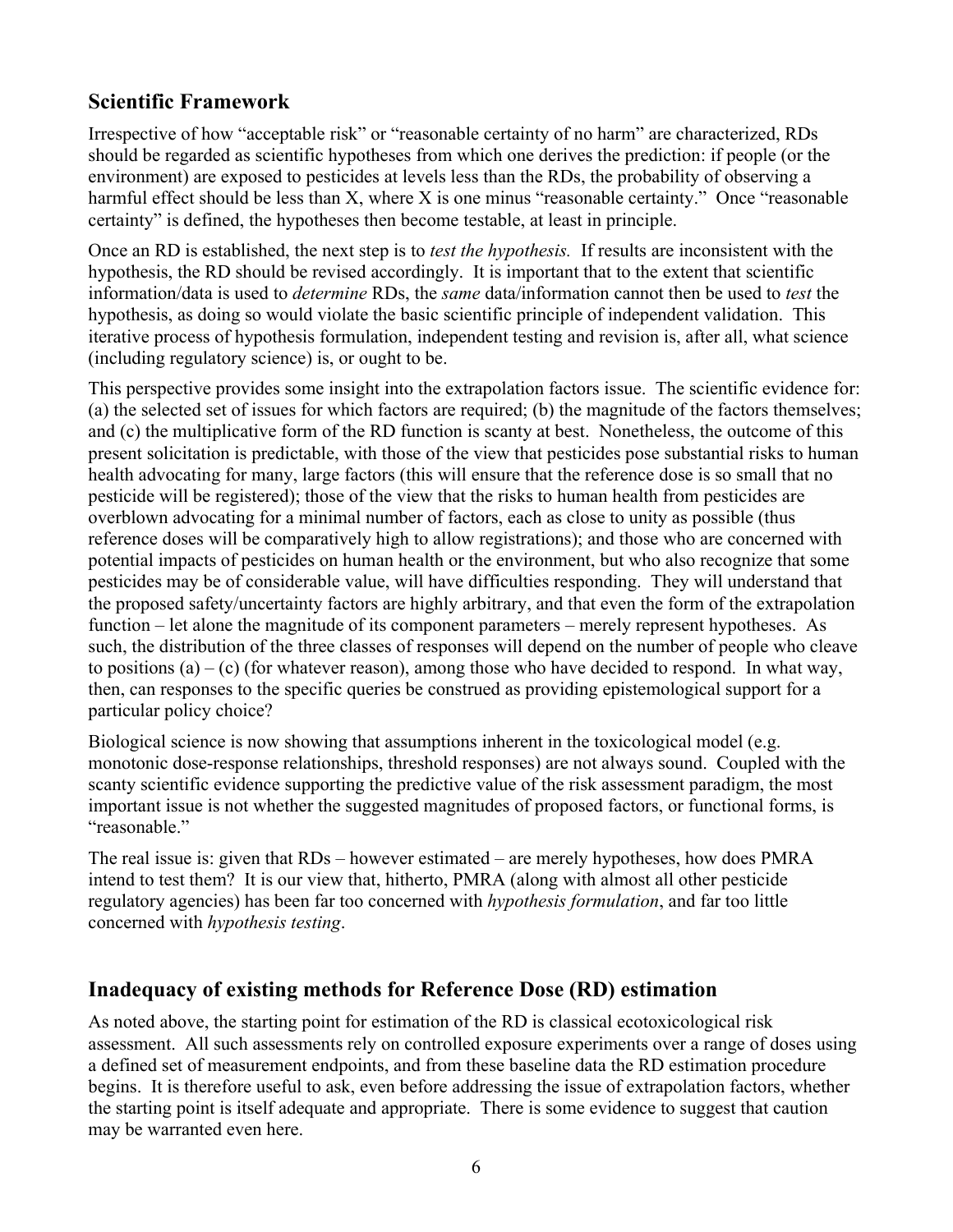# *Non-monotonic dose-reponses.*

An assumption in toxicological risk assessment is that the dose-response curve is monotonic. Studies for pesticide assessment are carried out with relatively high doses of chemicals compared to what would be expected under conditions of use. However, it is now increasingly recognized that low dose effects may be different, even opposite, and at least as serious as high dose effects (some peer-reviewed studies are summarized at: [http://www.environmentalhealthnews.org/sciencebackground/2007/2007-](http://www.environmentalhealthnews.org/sciencebackground/2007/2007-0415nmdrc.html) [0415nmdrc.html](http://www.environmentalhealthnews.org/sciencebackground/2007/2007-0415nmdrc.html)).

Since pesticide assessment includes extrapolating a NOAEL to an acceptable human dose, it may be expected that manufacturers would only wish to explore animal doses that are high enough such that the use would be allowed after application of extrapolation factors. Discovery of low dose effects would mean that the pesticide could not be registered according to the current paradigm. Nevertheless, current science indicates that biologically active substances must be tested over many orders of magnitude of doses to adequately assess the entire spectrum of their effects. It is possible that a NOAEL would be measured at the nadir of a U-shaped response curve, while environmental exposures would trigger significant adverse effects.

It is stated in the consultation document (p 3) that a variety of toxicities are threshold in nature, but these "truisms" are challenged by current knowledge. On the same page, it is noted that *"expert judgement is required to distinguish adverse effects from those effects that merely reflect the ability of an organism to adapt to a biological or chemical insult."* On what basis and with what expertise does the PMRA make this complex health-based judgement? How is reliance upon the abilities of organism to adapt to biological or chemical insults consistent with the legislative requirement of "reasonable certainty that *no* harm … ," since adaptation is almost invariably at a cost and results in increased vulnerability to other insults?

# *Adequacy of measurement endpoints*

At present, registrants are obliged to provide PMRA with genotoxicity studies. However, pesticide exposure may also lead to epigenetic changes. These epigenetic changes determine which DNA is going to be expressed (and how), and it is now understood that at least some forms of epigenetic variation are heritable, producing multi-generational effects.<sup>6,7</sup>

Neurological outcomes are also difficult to assess and are sometimes not required to be fully explored,<sup>8</sup> although implications are serious for our society.<sup>9</sup>

# *Cumulative assessments – pesticides in combination or sequence*

The PCPA now requires that cumulative assessments be conducted for pesticides with a common mechanism of toxicity, and this is a work in progress for cholinesterase-inhibiting insecticides. The groundbreaking work of York scientists further highlights the complexity of this topic. They recently demonstrated that exposure to two pesticides had different effects on mortality of *Gammarus pulex* (small shrimp), depending upon the **order of exposure.** 10

Cumulative toxicities may contribute to inconsistencies between toxicological and epidemiological studies. Although not specifically required under the PCPA, given that information from the PMRA feeds into the Drinking Water considerations, an argument could be made that **the PMRA is indeed required to assess cumulatively effects of pesticides with related effects** (complementary, additive, antagonistic or synergistic). One example might be insecticides that affect nervous systems. Pyrethins affect sodium transport along nerve fibres, and cholinesterase inhibitors affect nerve impulse transmission across the synapse, so it is conceivable that the combined insults to the nervous system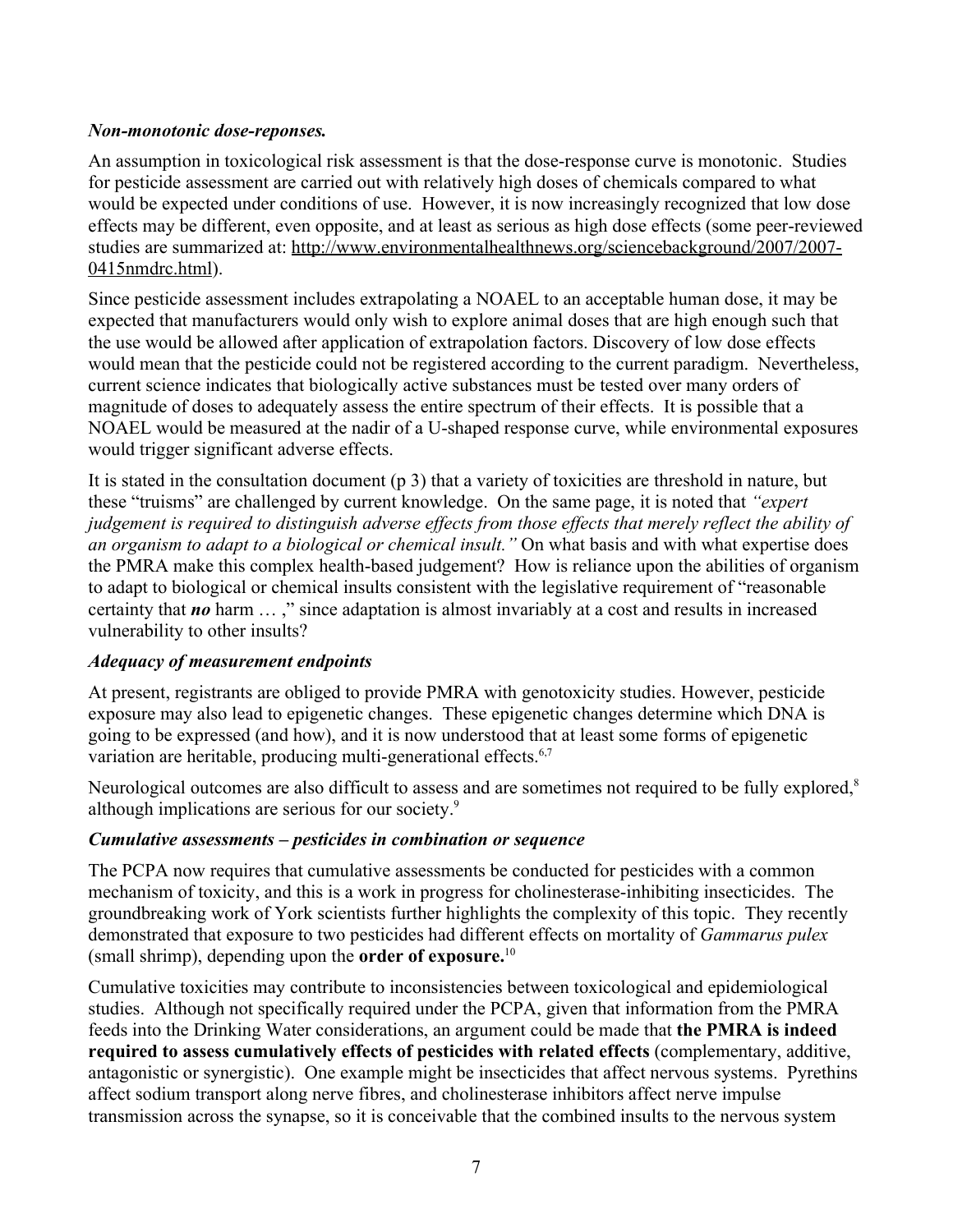#### may be much more problematic. **Pesticides that have effects on the same type of cell or organ should be assessed in a cumulative manner.**

Other classes of pesticides such as phenoxy herbicides are not being assessed in a cumulative manner, in spite of the fact that they belong to a common class and are applied as mixtures for a synergistic killing effect. This is not because the chemicals do not have common, complementary or synergistic mechanism of toxicities, but because the mechanism(s) of toxicity are not well understood. However, materials that are chemically similar and have common mechanisms of toxicity in the target organisms may indeed share other toxic effects in non-target organisms. **The risks of pesticides of a common class should be considered to be cumulative.** 

*Estimation of exposure* is a major source of uncertainty in epidemiological studies, and contributes to the PMRA opinion that epidemiological studies are not reliable enough to determine whether or not present practices are protective of human health. Significantly however, estimation of human exposure is also key information that contributes to toxicological assessment. The chief improvement in "certainty" between toxicological and epidemiological studies arises from the use of homogeneous populations of animals in controlled environments as opposed to humans of mixed ages, genetics, environments, co-exposures, co-morbidities, etc. This is mentioned in support of our **strong recommendation that epidemiological studies be used in pesticide assessment, or as they become available in subsequent adaptive management of hypotheses.**

Animals in cages are not exposed to sporadic contaminants (e.g. 2,7-DCDD in 2,4-D), or breakdown products (e.g. the plethora of compounds arising from imidacloprid), so toxicology does not assess these important components of the total toxicity and outcomes of pesticide use. Only other research such as epidemiological and environmental evidence will assess these aspects. This research should be supported and carried out.

It is stated on p15, *"It is generally accepted that in the current deterministic model, multiplication of the factors results in a substantial magnification (positive bias) of conservatism."* This view is not shared by the medical community, given that detoxification abilities of humans may vary more than 10 fold for many reasons, including genetic variability and enzyme levels, with observable consequences as a result of pesticide exposure.<sup>11-20</sup> It is possible that the simplistic, historical approach is overlooking many substantial considerations that actually render it overly optimistic about pesticide safety and underestimate risk. The Swedish Chemicals Inspectorate suggests that factors greater than 10-fold may be appropriate for certain cases, and discusses expansion of intraspecies extrapolation factors into several factors. 5

**Probabilistic assessment** of a generic sort may be helpful to determine the range of fates of a droplet emanating from a nozzle for instance, but it is a lot less clear how it could be appropriate for estimation of hazard. The consultation document did not specify the methodology for this assessment. However, with reference to methodologies discussed by the Swedish Chemicals Inspectorate,<sup>5</sup> an extensive database is required. Complex mathematics cannot overcome uncertainties inherent in extrapolation from limited animal testing to human health. This methodology would need extensive validation before becoming a primary risk assessment tool, and should not be used to justify human exposures that are substantially lower than exposure estimated using the deterministic model.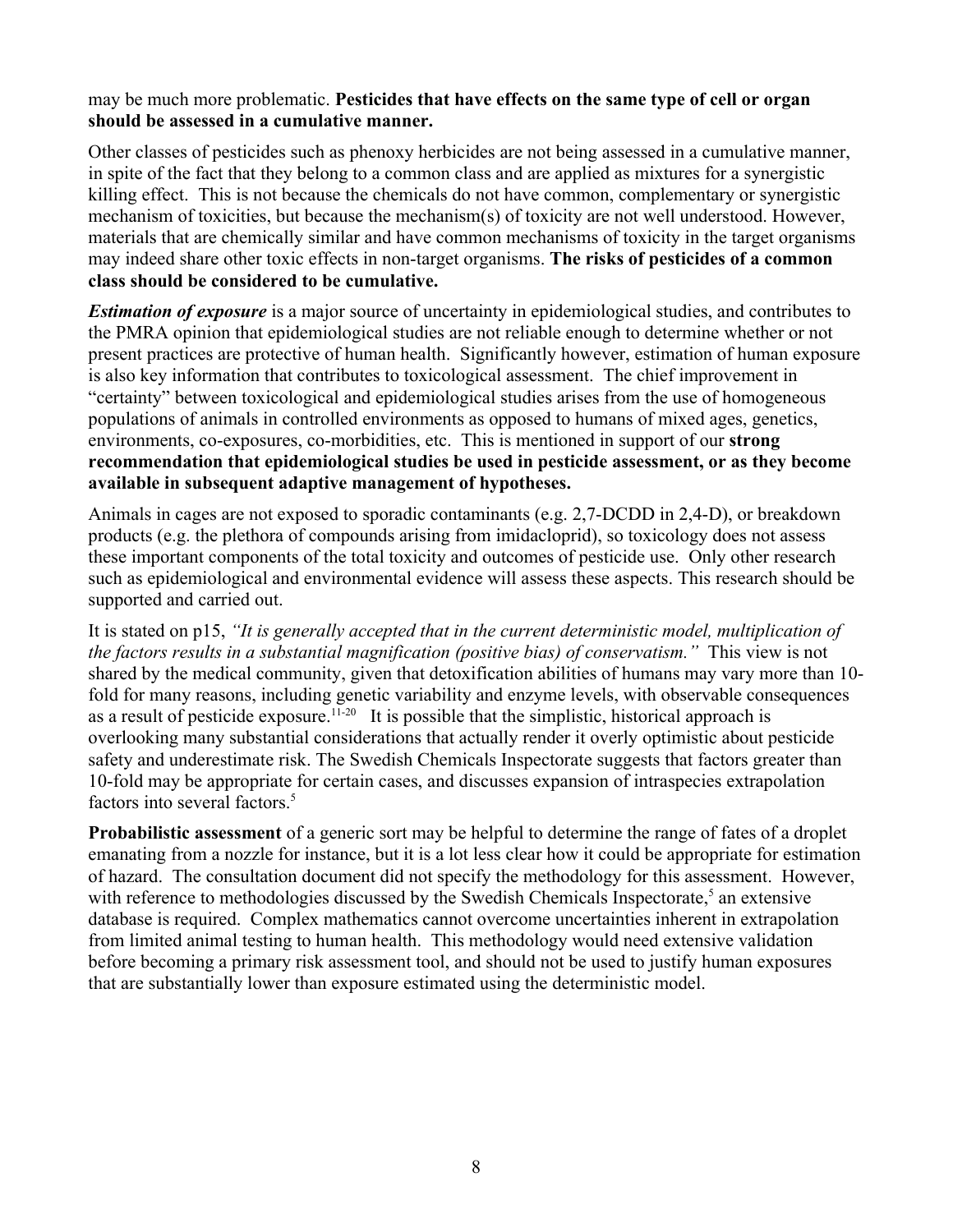# **Human Data**

Although "*the use of human data in pesticide risk assessment warrants further policy development and will not be dealt with in this document*" p22, **this question is integral to the present considerations**.

Just as it is unethical to condone or encourage dosing of humans with pesticides (e.g. the Children's Environment[a](#page-8-0)l Exposure Research Study<sup>a</sup> that was cancelled in the US - http://www.epa.gov/cheers/), it seems unethical *not* to consider existing data arising from human poisonings and occupational exposures, to incorporate actual human health effects in decision-making. Even if it is difficult to understand how to use data, it cannot be ignored. Use of such data would not violate the Nuremberg, Geneva and Tokyo Conventions on human experimentation.

Reference lists in reassessment documents lack recent human epidemiological studies and are frequently devoid of reference to human studies. The 2,4-D example<sup>2</sup> has been discussed extensively with the PMRA (private communications through MS - please ask for more information if required), with the Chair of the Canadian Leukemia Studies Group (communications from Dr. Richard van der Jagt <rvanderjagt@ohri.ca> to Dr. Karen Dodds and to MS) and many other physicians now believing, for instance, that there is ample evidence that 2,4-D is linked to cancers, yet it remains in use even for weeds in lawns where children play. A recent example is the dicamba Proposed Acceptability for Continuing Registration document that did not mention recent research linking this specific pesticide to cancers<sup>21</sup> among its handful of references. Other relevant areas of research, such as *in vitro* evidence of endocrine disruption, hormone mimicking, genetic damage and epigenetic effects should also be considered in the course of pesticide (re)assessments.

Humans are exposed to pesticide breakdown products that are not necessarily assessed in laboratory systems. For instance, imidacloprid has a very complex, slow pattern of breakdown, and metabolites/breakdown products may be more toxic than the parent compound.<sup>22</sup> Extrapolation factors cannot capture the harms or substitute for assessment of these daughter chemicals, that aren't necessarily present at environmentally relevant levels in laboratory cages.

Another example is the lack of assessment of malaoxon from malathion. The chemical reaction occurs slowly under laboratory conditions but is rapid in volatilized drift in sunshine. Example #6 does not mention that malathion was reapproved at a *higher* application rate, despite a long history of complaints and even protests in the streets of Winnipeg over harms (e.g. environmental sensitivities and cancers) ascribed to its use. This chemical should be the subject of public health investigations, due to the large number of complaints of health effects, and the high volume of its use in some urban communities. The response of public health officials in Winnipeg, supported by the industry, to complaints about dursban and malathion is basically that the PMRA would not register the chemicals if anyone could be harmed, so the people claiming ill health corresponding to spraying must be wrong.

# **Availability of metabolic data**

In order for clinicians to have meaningful data to guide clinical decision-making, the main metabolic pathways and enzymes (eg CYP2D6, CYP1A2, PON1) for every pesticide should be known and in the public domain. This would allow for clinicians to assess whether use of specific drugs such as warfarin, and other factors such as smoking, could be contributing to the toxicity of a pesticide in an individual. **We strongly suggest the inclusion of this information on standard package inserts**, as is now occurring frequently with new drugs. If pesticides have common binding sites and/or are metabolized

<span id="page-8-0"></span>a The two-year, \$2.1M Children's Environmental Exposure Research Study (CHEERS) was to monitor infants in lowincome families to determine how chemicals are ingested, inhaled or absorbed by children up to age 3, as well as the health effects that ensued. Study participants were to receive up to \$970, a T-shirt, a baby bib, a calendar, a newsletter, a framed certificate of appreciation and a video camcorder. Visits and payments were to correspond to pesticide applications. Controls were to represent 10% of participants, who would have lower exposures to pesticides.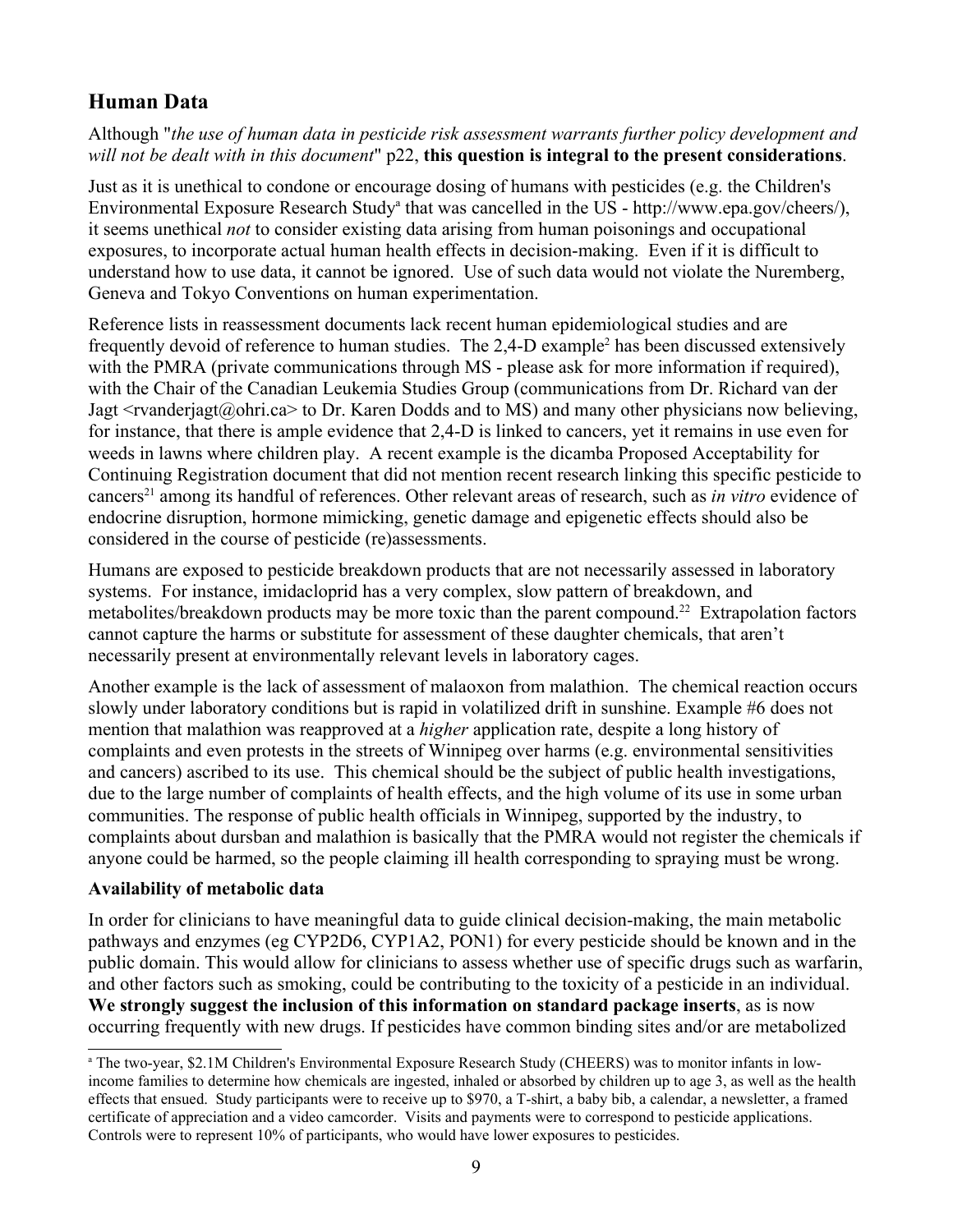by common pathways, it would allow for anticipation and maybe even mathematical modelling of synergistic effects. Knowledge of metabolic pathways in animals would either lend credibility to interspecies extrapolation, or alert regulators and physicians to possible difficulties with human metabolism of a pesticide or breakdown products.

The superficiality of the science relied upon for pesticide assessment is illustrated in the atrazine example #4. The hypothalamic-pituitary function is a fundamental, albeit complex process in the body. It should be of grave concern that a pesticide affects this function. A 3-fold factor was used due to the effect on luteinizing hormone and estrus cycles. Without knowing more details about the mechanisms involved, it is impossible to know how profound this effect will be on people and subsequent generations, and whether or not the factors imposed are protective. It is worrisome that Ottawa tap water contained enough atrazine to interfere with experimental controls in studies of hermaphroditic changes in frogs at the University of Ottawa (personal communication to MS. For more information, please contact Dr. Vance Trudeau <vtrudeau@science.uottawa.ca>).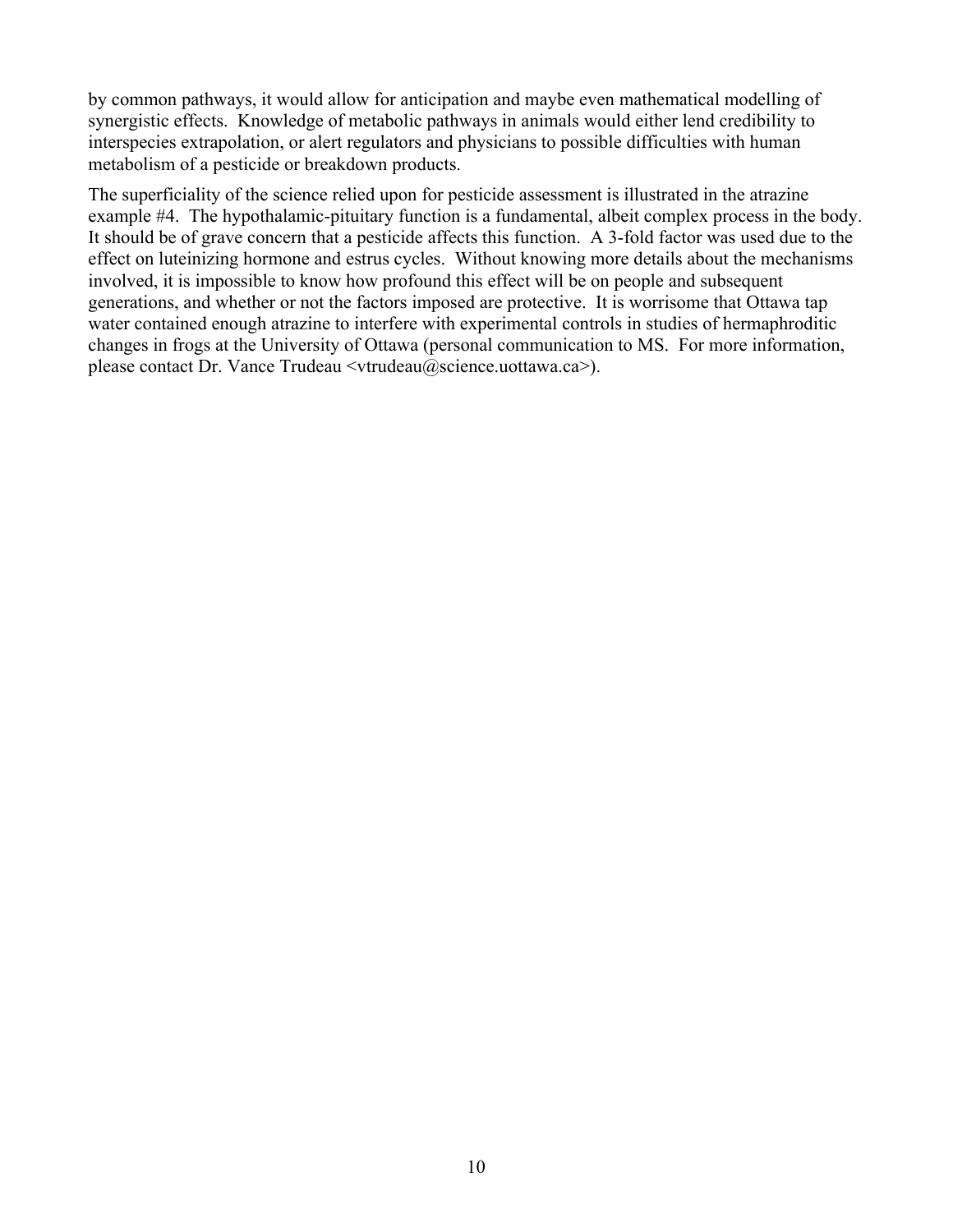*We are concerned that the questions posed by the PMRA do not address essential systemic problems with risk assessment, but they do raise some interesting issues. The following are responses to the specific questions posed.*

# **1. Nomenclature**

*a) Please comment on the PMRA's proposal to use the terminology "uncertainty factor" to describe factors associated with interspecies extrapolation, intraspecies variation, use of a LOAEL versus a NOAEL, extrapolation for duration of dosing and database deficiencies.*

*b) Please comment on the PMRA's proposal to use the terminology "safety factor" to describe factors applied for the protection of infants and children under the new PCPA provisions (PCPA safety factor) as well as for severity of endpoint considerations.*

All factors are being used to extrapolate from what is known about a homogeneous population of animals under controlled laboratory conditions to humans in the "real world." Thus, we recommend "extrapolation factor" as a general term that is more informative than other options. In addition, factor names could reflect their objective – interspecies extrapolation factor, intraspecies extrapolation factor, etc.

The use of the word "safety" in relation to factors applied to infants and children is inappropriate and unsupported by medical evidence. We note that there are many populations in addition to children also in need of recognition for their individual susceptibilities, such as the elderly or people with otherwise compromised physiology (e.g. from medications, illnesses and environmental sensitivities).

The PMRA has ceased using "safe" in other contexts and should not use it in this context either.

# **2. Interspecies Extrapolation**

# *a) Please comment on the PMRA's use of a default factor of 10-fold for interspecies extrapolation.*

There is little more than historical precedent to justify the use of a 10-fold interspecies extrapolation factor. An empirical assessment of the adequacy of a 10-fold default factor would require that the variation in a number of relevant endpoints be explored over a wide range of species. This type of assessment was discussed in the Swedish document,<sup>5</sup> including results that higher factors would frequently be appropriate, depending upon animal model and type of substance. Certainly for some physiological endpoints, which may or may not be relevant to pesticide toxicity, interspecies variation can extend over several orders of magnitude, as many such processes obey power-law scaling relationships with, for example, body size. Ability to excrete pesticides varies between species. For example, it is unclear to us how appropriate it was that 2,4-D data on dogs was not used in the reassessment, because of dogs' relatively lower ability to excrete it. $^{23}$  Had that data been used, the pesticide may not have passed the reassessment process. Certainly many people, particularly the elderly, suffer from decreased renal capacity.

Moreover, we know that detoxification enzymes in test animals may be entirely absent in humans, and if such an enzyme was critical for detoxification, the appropriate factor would be 1/0 or infinity.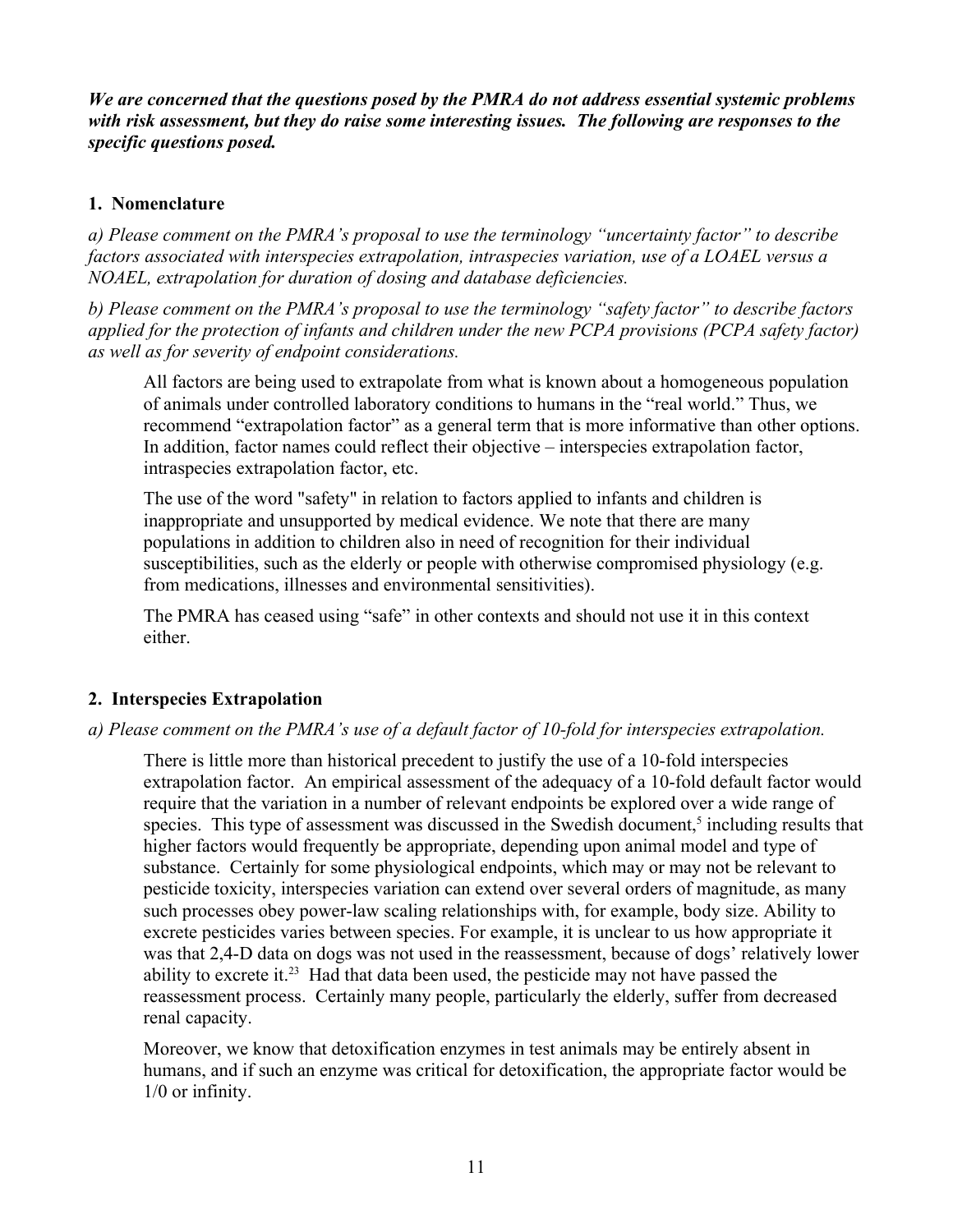It is our view that present knowledge is insufficient to conclude that a default factor of 10-fold to extrapolate from laboratory animals to humans is protective for all outcomes. Again, we suggest that the Swedish document<sup>5</sup> should help inform the present deliberations by the PMRA.

# *b) When adequate chemical-specific data are available, is it reasonable to generate chemical-specific factors for interspecies extrapolation?*

It is difficult to comment on this proposal without further scientific details. What constitutes "adequate"? To be done thoroughly, this would be a formidable array of knowledge to have and to model, including adequate knowledge of all relevant biochemical pathways, and potential physiological effects and consequences, at all stages of life and in subsequent generations, in all species involved. Such methods would need substantial experimental verification.

The Swedish review mentioned above<sup>5</sup> indicated that such analyses would frequently result in higher extrapolation factors. Chemical-specific theoretical analyses should not be used to reduce the 10-fold factor, but could certainly be used to justify much greater factors, particularly given rodents' and other animals' abilities to live in environments that are inhospitable to humans.

# **3. Intraspecies Variation**

#### *a) Please comment on the PMRA's use of a 10-fold default factor for intraspecies variability.*

A 10-fold factor is not always adequate to cover variability in human responses to pesticide exposures. An intraspecies extrapolation factor should capture the variability of a population's responses to the toxin. However, the 10-fold intraspecies factor is inadequate to account for individual differences in rates of metabolism of xenobiotics, let alone physiological effects. This factor is less than the factor of genetic polymorphism difference between genetically slow and normal metabolizers.<sup>11-20,24</sup> For example, genetic predisposition to slow metabolism of pesticides is linked to diseases including lymphoma,<sup>25</sup> environmental sensitivities,<sup>11,26</sup> Parkinson's disease with dementia<sup>27</sup> and childhood leukemia.<sup>20</sup> Moreover, in populations taking medications (particularly the elderly), and even as a consequence of eating some foods such as grapefruit,<sup>28</sup> the metabolic pathways may be completely "saturated" or blocked, leading to a complete shutdown of the pathway and rapid accumulation of phase I metabolites, or the unmetabolized chemical. Compromised excretory pathways, such as renal insufficiency, may also contribute to increased susceptibility to pesticide toxicities. Again, the Swedish document has a large review and commentary, parsing susceptibilities into several areas.<sup>5</sup>

A 10-fold factor is also inadequate to capture sensitization to a pesticide. This happens all too commonly, and is even noted on some labels. For example, the label for an organophosphate insecticide Rabon® states, "Chronic exposure may produce kidney and liver damage. … Tetrachlorvinphos is a cholinesterase inhibitor. **Repeated exposure to cholinesterase inhibitors may,** *without warning***, cause prolonged susceptibility to very small doses of any cholinesterae inhibitor.** Allow no further exposure until cholinesterase regeneration has occurred as determined by blood test." (emphasis added)<sup>29</sup> Pyrethrins are also common sensitizers.

Given the wide variability among the human population in susceptibilities to toxicities at various ages and stages, it is our view that current knowledge is insufficient to use a default factor of 10-fold for intraspecies variability. Again, we suggest that the Swedish document<sup>5</sup> should help inform the present deliberations by the PMRA.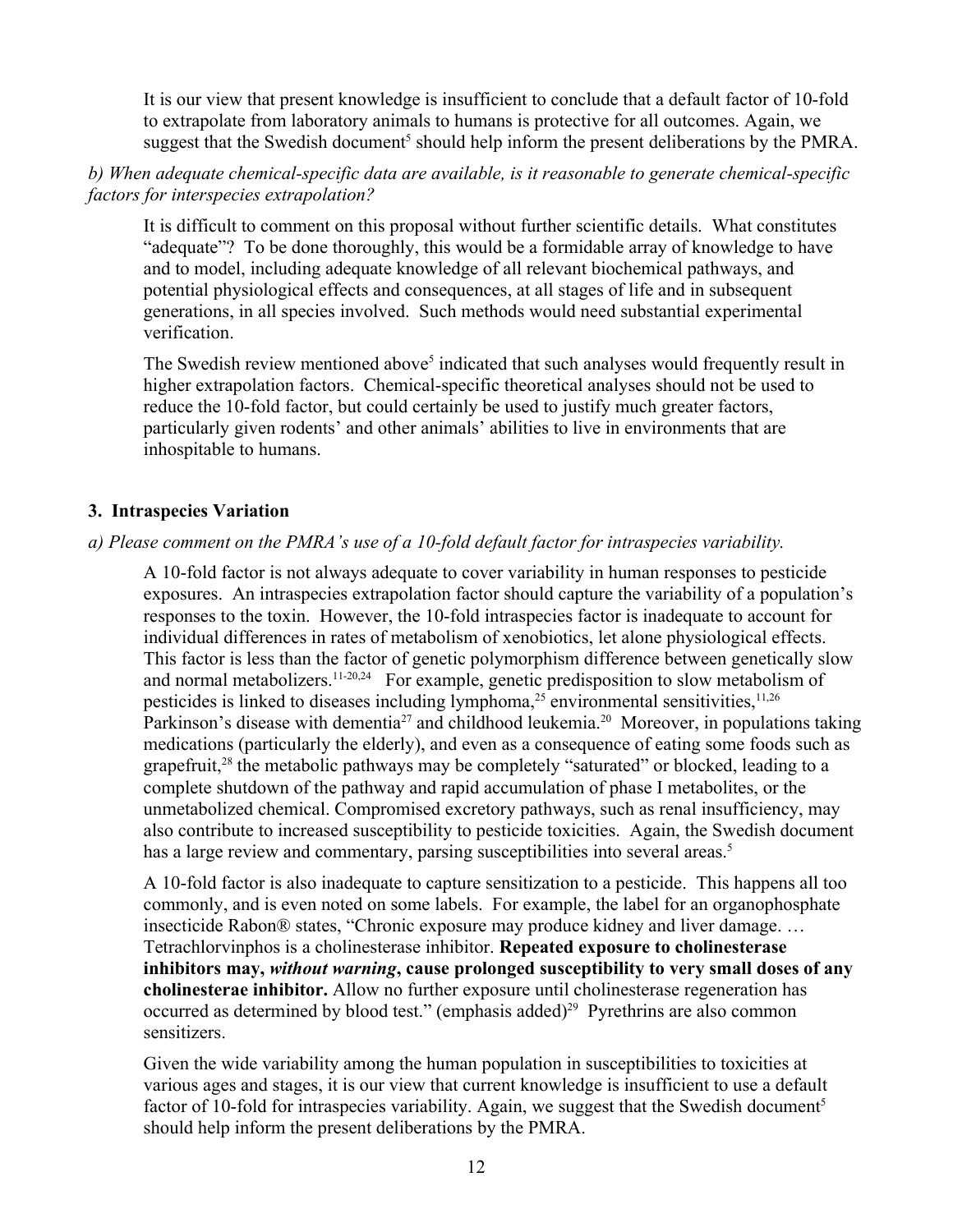#### *b) When adequate chemical-specific data are available, is it reasonable to generate chemical-specific factors for intraspecies variability?*

As with the above, it is difficult to comment on this proposal without further details, including what would constitute "adequate." Theoretical analysis should not be used to reduce the 10 fold factor. Such analysis could be used to justify much greater factors as mentioned above, given some people's limited abilities to metabolize and excrete chemicals resulting from other exposures (drugs, foods, other chemicals), superimposed upon the wide natural variability of abilities to metabolize chemicals between individuals, at various ages and stages of life.

In our opinion, given the current, generally inadequate knowledge of health impacts of individual chemicals, let alone the profound lack of understanding of health effects of interactions of multiple chemicals, it is not reasonable to use chemical-specific factors to justify lower extrapolation factors for intraspecies variability. However, this line of inquiry may highlight needs for higher factors.

#### **4. Use of a LOAEL Versus a NOAEL**

#### *a) Please comment on the PMRA's use of a factor of 3- to 10-fold for extrapolating from a LOAEL to a NOAEL.*

In engineering, extrapolation is viewed with great suspicion (e.g. low flow laminar flow patterns and high flow turbulent patterns, or discontinuous reactions of materials to shear or strain render extrapolation meaningless), and is not something upon which one would base a major decision. Interpolation, estimation of a point between two known data points is associated with much greater confidence than estimation of a point beyond the experimental range, particularly without evidence of a monotonic continuous function. Given rapidly expanding knowledge of low-dose effects and non-monotonic dose-response curves, if there is a need to extrapolate from a LOAEL to a NOAEL it should lead at most to a temporary registration of short duration, with no option for renewal. NOAELs should be interpolated rather than extrapolated. The PMRA should require data for at least three dose levels covering an order of magnitude below the NOAEL, and this should include typical environmental exposures (more dose levels may be needed to include "real life" levels in the environment).

#### *b) Is it reasonable to consider the dose-response curve and the severity of effect in determining the magnitude of this factor?*

If it is necessary to carry out LOAEL-to-NOAEL extrapolation, by definition the dose-response curve is not completely known. We have not examined how this approach has been used by the PMRA but we fear that dose-response curves over low doses and environmental levels are not completely known for most pesticides. LOAEL-to-NOAEL extrapolations may represent serious deficiencies in pesticide assessment, and we would be interested in statistics regarding this practice.

#### *c) Is it reasonable for the PMRA to use the benchmark dose approach in those situations where the data are well-suited to this modelling?*

Again, the question arises as to the type of model being proposed (there are many) and the meaning of "well-suited." Models carry with them intrinsic uncertainties, which may be substantial. A parameter estimated via a modelling procedure is a much weaker basis upon which to base a decision, versus one that is directly (or even indirectly) empirically estimated.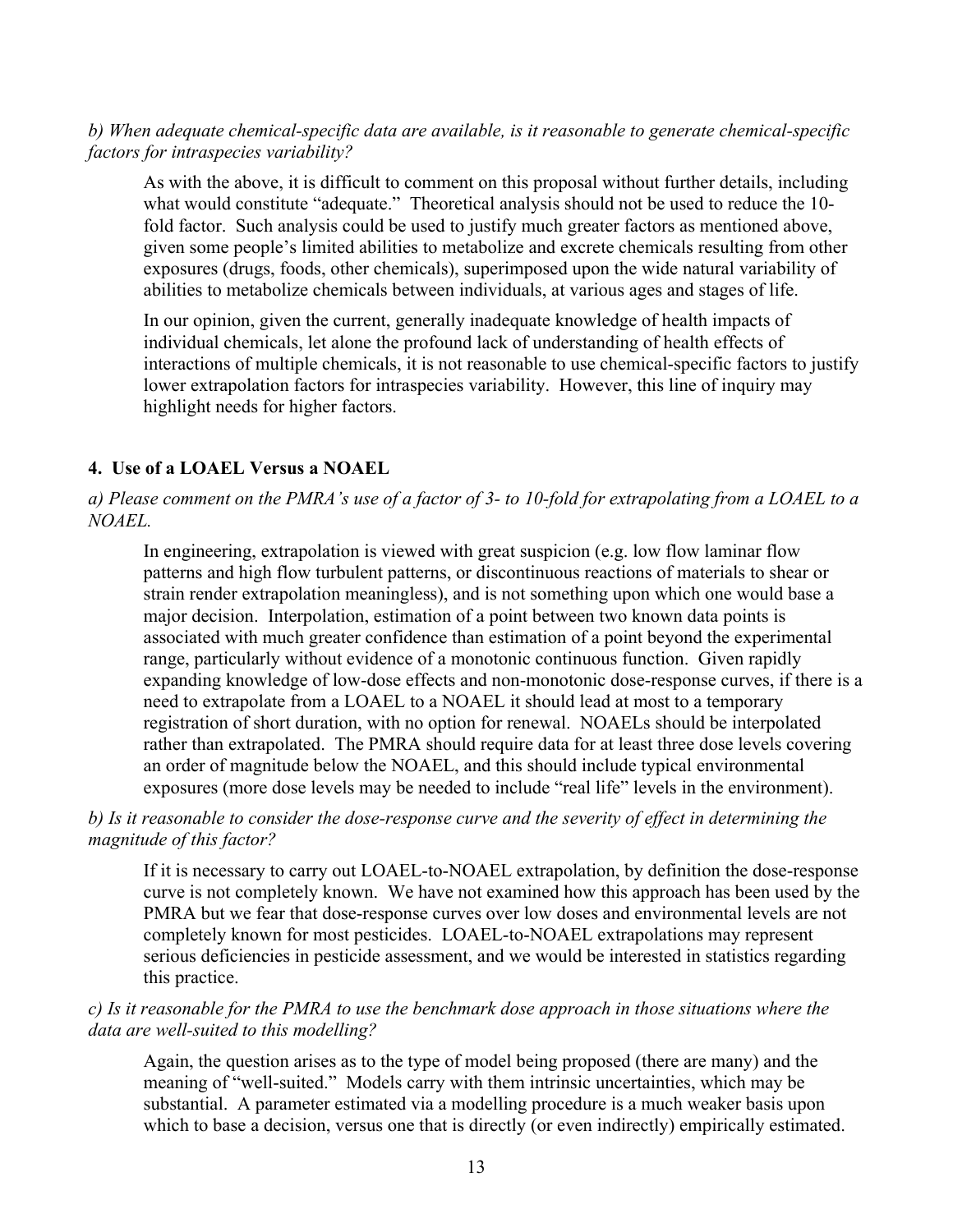This is also the concern that if the criteria for "well-suitedness" of the data to the benchmark dose approach are relatively modest, and the expense of obtaining these data comparatively modest, there will be little incentive for registrants to invest resources to acquire rigorous empirical estimates.

Some benchmark dose approaches model pesticide metabolism, including recovery from the toxicities of pesticides. The question arises that since the model involves calculation of recovery from measurable toxicity, does it fit with the legislative requirement of reasonable certainty of *no* harm to humans …?

If the legislation were to require merely that there not be lifelong harm but that transitory harm is acceptable, one must ask how it is determined that for all life stages harm is not permanent (e.g. insecticide exposure in utero that is asymptomatic for the mother may cause permanent alterations in the foetus' brain<sup>9</sup>).

The bottom line is that people, wildlife and the environment are highly complex. The entire range of abilities to metabolize, excrete, produce new enzyme (e.g. acetylcholinesterase), etc. must be modelled, including for the unborn. Some effects cannot be accounted for by primary pathways of toxicity.<sup>9</sup> Thus modelling should not be used to justify decreases in extrapolation factors, and would need to be thoroughly validated.

# **5. Extrapolation of Data for Duration**

*a) Please comment on the PMRA's use of a factor of 1- to 10-fold for extrapolating from a short-term study to a chronic scenario.*

The uncertainties involved in this type of extrapolation are akin to extrapolation from LOAEL to NOAEL. If this is necessary, it should be accompanied with a high extrapolation factor, and lead at the most to a temporary registration of short duration, with no option for renewal.

*b) Is it reasonable to consider factors such as toxicokinetics, toxicodynamics, the nature of the response and ancillary information on durational responses in determining the magnitude of this factor?*

This information might be considered if several conditions were met. What might contribute to strong evidence that effects might be the same over the longer period of time?

- The pesticide and metabolites are very rapidly and completely (>99.9%) degraded in the environment (water, air, soil and indoors) to basic molecules such as carbon dioxide and water. Degradation to more complex chemicals such at 6-chloronicotinic acid (reported to the PMRA for imidacloprid) should not be considered adequate.
- Pesticide and metabolites are degraded/excreted in test animals within less than a small fraction (maybe 10%) of the duration of the chronic study.
- Toxicities were minor and did not involve genotoxicity, endocrine effects including hormones such as pituitary, thyroid, insulin, corticosteroid, androgen and estrogen, other endocrine disruption, effects on the nervous system or nerve cells in vitro, or immunotoxicity.

Note: This is a very preliminary discussion of this issue, presented only as suggested ideas.

# **6. Database Deficiencies**

*a) Please comment on the PMRA's use of a factor of 3- to 10-fold for data deficiencies.*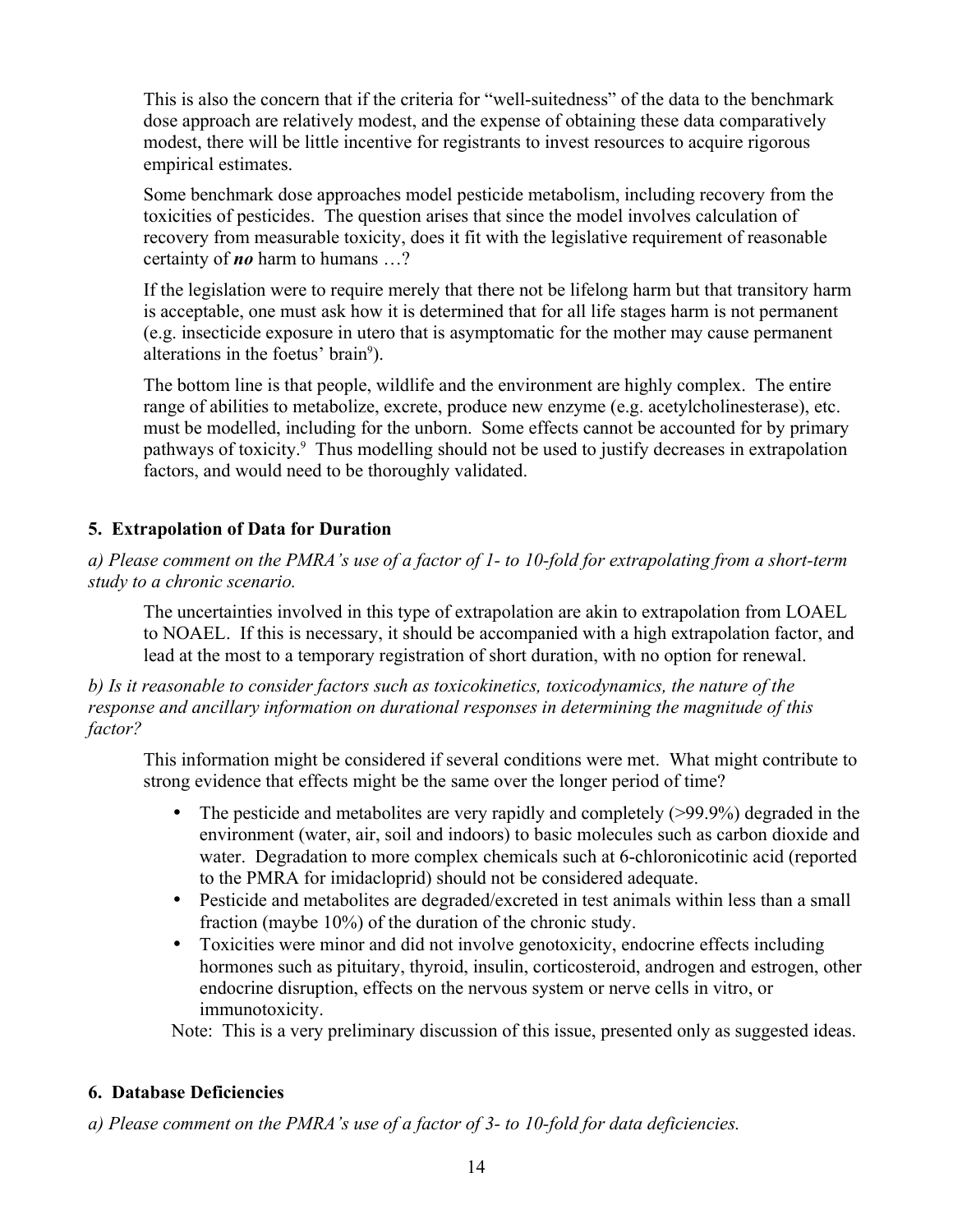*b) Is it reasonable for the PMRA to use this factor when missing a "core" study or when missing a study whose need has been triggered by the existing data? (Note: core studies for conventional chemical pesticides include carcinogenicity studies in two different species, one chronic toxicity study, two prenatal developmental toxicity studies and a multigeneration reproduction study).*

We have grave misgivings regarding pesticide registration when there are data deficiencies. The PMRA has been severely criticized in the past for re-approving conditional registrations when important data was lacking.

The proposal to use an extrapolation factor for database deficiencies is epistemologically unsound. It necessarily implies that the results of one study have positive predictive value with respect to the results of *any* (missing) study. This is equivalent to the assertion that every assessable endpoint in a missing study must be positively correlated with at least one endpoint assessed in existing studies. This is a strong statistical condition, one which is, *a priori*, highly unlikely to be true.

While on the topic, another form of data deficiency that is not in the proposal document is the toxicity of breakdown products. It is assumed in some assessments that studies using the parent compound will necessarily expose the animals to all the breakdown products. This is not the case if the pesticide is excreted unchanged and the cages are cleaned. Some assessments include tests of some metabolites, but the rationale for choices of metabolites is unclear, and within a single assessment there may be no consistency between the number or identities of metabolites included in various experiments. This issue could amount to considerable work so resistance from manufacturers must be expected, but unless it is addressed there can be little assurance that no harm will ensue from use of pest control products with complex, prolonged breakdown such as the neo-nicotinoid insecticides.<sup>22</sup>

# **7. Severity of Endpoint**

# *a) Please comment on the PMRA's use of a factor of 3- to 10-fold for severity of effect.*

A finite extrapolation factor for any chemical implies that there is a level at which there is "acceptable risk" or "reasonable certainty of no harm." In the European Union, legislation is being read that would require that a pesticide that has any of the effects listed in 7(b) be rapidly phased out (see [http://www.europarl.europa.eu/oeil/file.jsp?id=5372322\)](http://www.europarl.europa.eu/oeil/file.jsp?id=5372322). The reasoning is that there is no "safe" exposure to chemicals that cause irreversible or severe effects such as reproductive toxicity, developmental toxicity, nongenotoxic carcinogenicity or mortality.

*b) Is it reasonable for the PMRA to use this factor, as described above, for irreversible or severe effects such as reproductive toxicity, developmental toxicity, nongenotoxic carcinogenicity or mortality?*

*c) Is it reasonable for the PMRA to use this factor, as described above, for less severe effects such as endocrine disruption or immunotoxicity?*

Endocrine disruption and immunotoxicity can have severe chronic repercussions, and are common non-genotoxic mechanisms promoting development of cancers. We are unaware of scientific justification for this distinction in "severity." This distinction is not made in Europe. Application of a lower factor for these outcomes is not justified.

# **8. Multiplication of Uncertainty and Safety Factors as well as Upper Limit of Factors**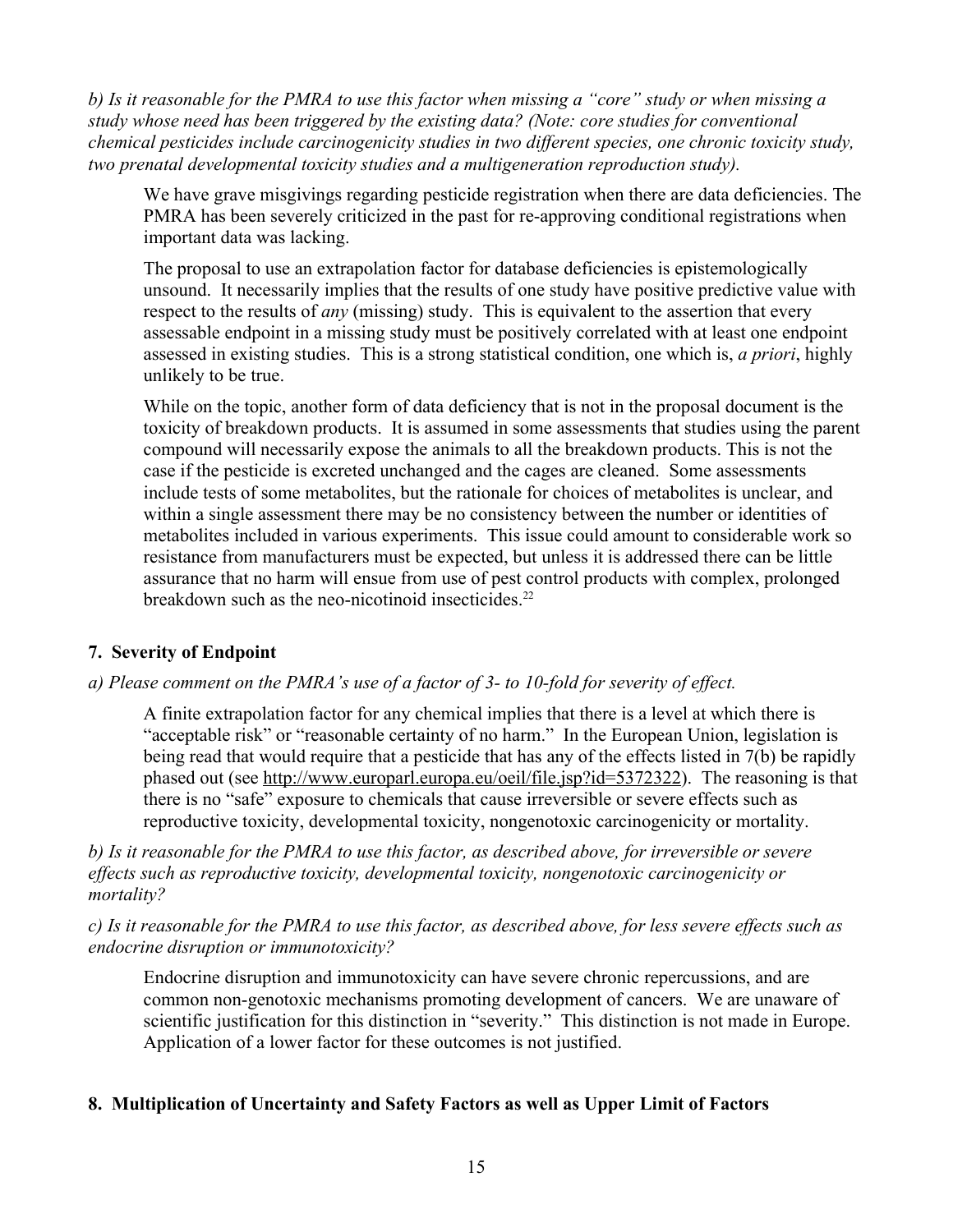#### *a) Please comment on the PMRA's proposal of an upper limit of 3000 for an overall assessment factor.*

We concur with the opinion that if an extrapolation factor is too high, that the process is not credible. However, the answer is not to impose an arbitrary cap on the factor. Pesticides with so much data lacking and/or reasons for concern that they would incur a larger extrapolation factor simply should not be registered until the data gaps have been filled in. The factors that are unavoidable within the PMRA's current methodology under discussion, are due to scientific limitations and uncertainties in the application of animal toxicology to human health. These are the interspecies, intraspecies, and vulnerable populations factors. This amounts to a 1000-fold factor. Any additional factors represent serious data deficiencies and/or severe outcomes.

#### *b) Please provide any guidance relevant to minimize "double-counting" or to address the compounding conservatism of multiplying factors.*

As described above, current extrapolation factors (interspecies, intraspecies, etc.) do not cover the range of metabolic abilities and responses to toxic exposures of vulnerable populations. Further factors reflecting data deficiencies should trigger more study. Serious endpoints should trigger deregistration. We do not see that conservatism in terms of health protection necessarily ensues from the present model; indeed in some cases the opposite may be the case.

#### **9. Factors for the Protection of Infants and Children under the New PCPA Provisions**

*a) The PMRA interprets the new PCPA provisions as requiring a presumptive application of the 10 fold factor for the protection of infants and children. Please comment on whether this presumptive application satisfies the obligations of the new PCPA provisions.*

The new PCPA requires a very high degree of protection, and the 10-fold factor for children is one way to implement that. However, given the uncertainties in the science it is not possible to state that the obligations of the new PCPA are being met using only toxicological risk assessment.

When toxicological science leaves us with excessive uncertainties, we must complement that area of science with other disciplines and bodies of knowledge, such as epidemiology and basic scientific studies.

When there are doubts, the new PCPA would seem to require that vulnerable populations be given greater protection whenever possible, such as restricting use to only industrial/farm settings and further restricting or prohibiting uses in the vicinity of schools, hospitals, residences etc. The new PCPA provisions would be better met if pesticide registrations were restricted to fewer least-toxic approaches to pest control.

# *b) Please comment on the PMRA's use of the PCPA safety factor as it relates to completeness of the data with respect to the toxicity of infants and children.*

We do not recommend that pesticides be approved without complete data regarding infants and children. However, if it is determined that the pesticide assessment will proceed without this data, a very high extrapolation factor should be applied. To do otherwise would be to assume that the results will be favourable before the fact, and would act as a disincentive to developing the data. As explained in the proposal document p 28, extrapolation factors due to data deficiencies may be an incentive for a company to produce data, only if that factor is reduced as a consequence of the research. This highlights a systemic problem with the program of manufacturer-produced data. The most effective incentive to fill in data gaps would be not to register (this is recommended) or at least to put a strict time-limit on the registration. There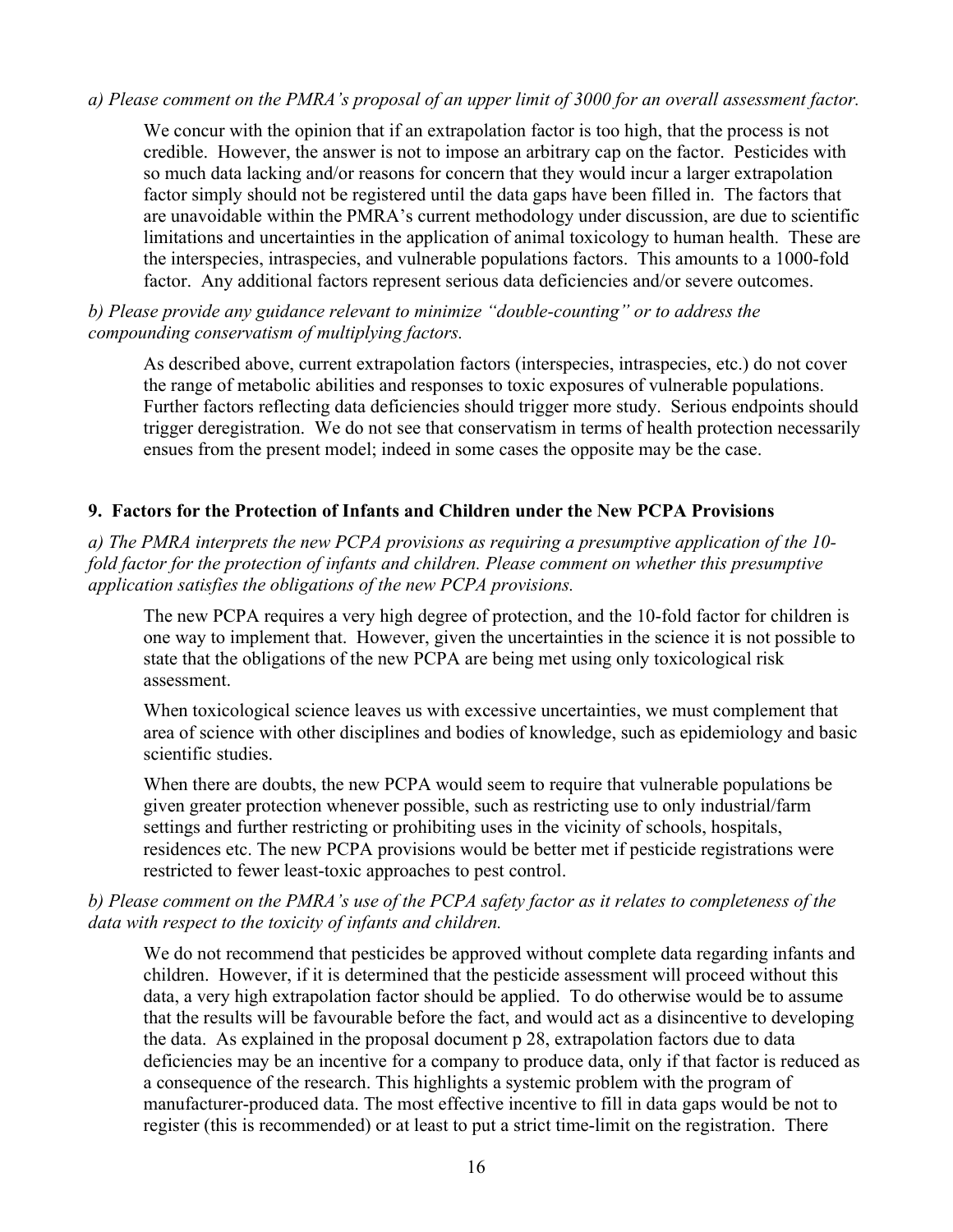should also be the equivalent to trial registration for drugs, to attempt to reduce non-disclosure of unfavourable findings. Certainly pesticides lacking information regarding infants and children should not be used in areas they may frequent.

*c) Please comment on the PMRA's use of the PCPA safety factor as it relates to prenatal or postnatal toxicity concerns.*

At this point, we should explain that there are three areas of concern to be captured by extrapolation factors addressing human health.

Firstly, there are well known vulnerabilities of children due to their immature metabolic systems, developing bodies, thinner skins, crawling and hand-to-mouth behaviour, etc. These are discussed in relation to the 10-fold factor in a).

The uncertainties discussed in b) relate to essential data, and this data should be developed and examined before a product is registered, particularly if it is to be used frequented by children or on foods.

Known additional prenatal or postnatal concerns are not covered in the above two subquestions. If there are known concerns and still important data gaps this might strongly suggest that the pesticide should not be registered, or at a minimum a substantial additional extrapolation factor is justified, with the same discussion as in b) above.

### *d) Is the PMRA's revised assessment scheme (see Appendix 1) reasonable, transparent, and consistent with the new PCPA provisions?*

No. As described above, children's vulnerabilities, data gaps, and known prenatal and post-natal concerns are independent issues and merit separate studies and therefore independent extrapolation factors.

# **10. Application of Uncertainty and Safety Factors to the Working Population**

*a) Is it reasonable for the PMRA to apply uncertainty factors for interspecies and intraspecies variation, LOAEL-to-NOAEL extrapolation, extrapolation for study duration and database deficiencies to occupational risk assessment?*

The PCPA rightfully does not distinguish between occupational and non-occupational exposures. Workers have as much right for their health to be protected in the course of their duties as anyone else. Workers include pregnant women, and their foetuses must be protected as any others. Some of the most sensitive developmental windows for the foetus occur while the woman may be unaware that she is pregnant, so the highest level of protection is required for workers as for other citizens.

Workers may be required to use pesticides, whereas it is the choice of a homeowner to use or not to use a pesticide. Any user of a pesticide is required by law to follow label instructions including personal protection, but it is well known that pesticide residues are brought home on the clothes and boots, and in and on vehicles, by professional applicators and on the farm. Children and spouses may be exposed in homes and vehicles, and washing the laundry.

Bystanders of any pesticide application will not be taking the same protective measures as applicators, and they must also be protected. They may be unaware of the pesticide use, and children and animals cannot read signs to avoid re-entry of properties. Homes and workplaces may be contaminated over long periods of time as pesticides degrade extremely slowly indoors.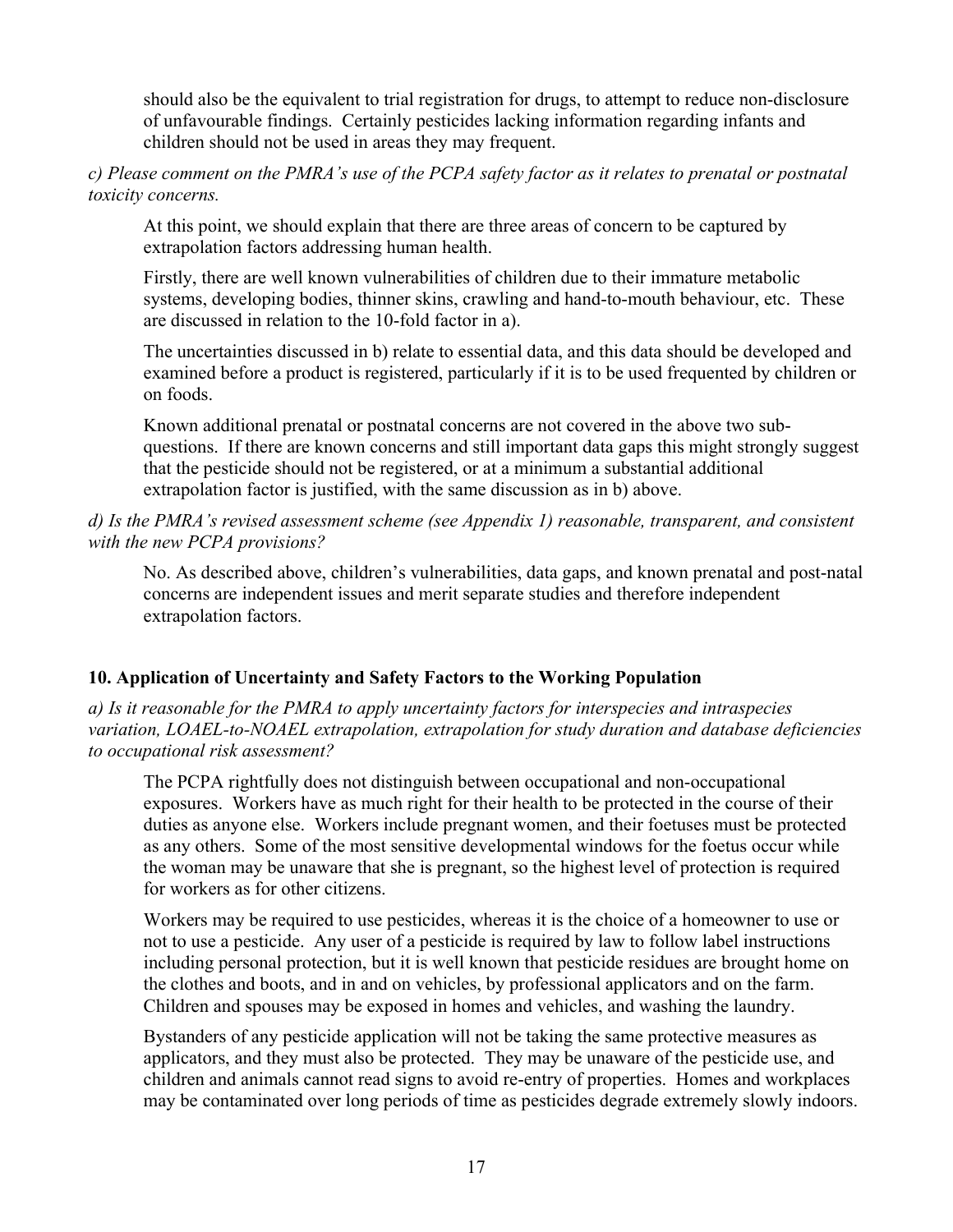Whether exposure is intentional or incidental, in the course of work, play or just plain day-today living, all humans deserve the high level of protection required by the PCPA.

Thus, yes the same factors should be applied, as a minimum.

*b) Is it reasonable for the PMRA to apply the 10-fold factor in the new PCPA provisions to the pregnant/nursing worker in those cases where there is incomplete data to characterize the hazards to the fetus/infant or where a prenatal or postnatal concern has been identified?*

*c) Is it reasonable for the PMRA to apply a safety factor for severity of effect to occupational risk assessment?*

As discussed in a), yes, as a minimum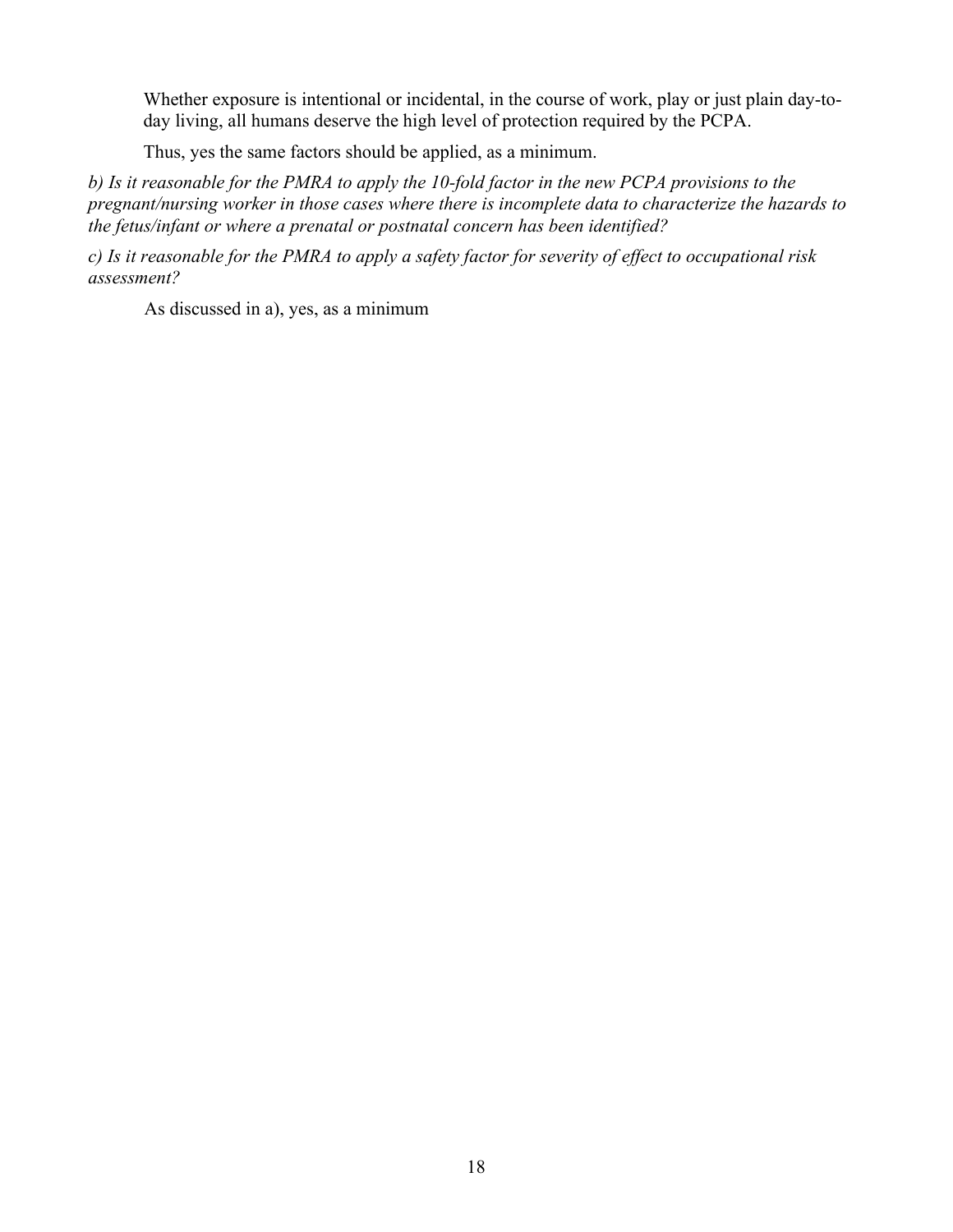# **Conclusions and Recommendations**

The Ontario College of Family Physicians believes that Canada should be working towards use of only least-toxic, lowest environmental impact, best practice methods and products for pest control. The present pesticide risk assessment process is intended to ensure that there is "reasonable certainty" that use of a pesticide under particular conditions will cause no harm to human populations, future generations or the environment.

The essence of science is to test hypotheses. Until and unless the risk assessment hypotheses are scrutinized as to their validity using independent data (e.g. epidemiology and basic scientific chemical effects studies), Canada cannot claim to have a "science-based" pesticide assessment system.

Some uncertainties inherent in pesticide assessment are meant to be captured in independent extrapolation factors ("safety" is no longer used by the PMRA in other contexts and should not be used in this context either).

- Extrapolation factors may be used to extrapolate from animal to human data, with the caveat that when animals have detoxification enzymes which humans do not possess, this extrapolation may be suspect.
- Extrapolation factors are used to attempt to account for variation amongst human susceptibilities at various ages and stages, from the foetus to the elderly, from the most robust to those with genetic predispositions to poor metabolism of pesticides.
- We are concerned that some serious effects such as epigenetic changes are not examined at all.
- Intra- and various inter-species susceptibilities each can vary over much more than an order of magnitude. Thus, it is clear that 10-fold factors do not envelop the range of susceptibilities to toxic effects seen between laboratory species and humans, amongst adult humans, or amongst humans over the course of a lifetime.
- Workers certainly may be pregnant or nursing, and workplace daycares are common; these people deserve the levels of protection afforded all others.

Given the large uncertainties arising from current limited knowledge of health science, other data deficiencies should be minimized to the greatest extent possible.

- Due to possible non-monotonic dose effects, RDs should be within the range rather than outside of the range of dose-response data. This data should also include environmental levels. LOAEL-to-NOAEL extrapolation should not be used in full registrations if at all.
- Extrapolation from short-term to long-term data should at most be considered for a one-time brief temporary registration, subject to a large extrapolation factor, *and* subject to strict criteria.
- Endocrine disruption and genotoxicity should be considered to be equally serious as carcinogenicity. Traits that contribute strongly to development of cancers as well as other common chronic conditions should be treated as seriously as cancer. These traits are not nuanced as to seriousness in Europe, where they may lead to deregistration. This should be the case in Canada.
- Interpretation of PCPA 2002 requirements for cumulative assessments should be expanded. Pesticides that affect a common type of cell or tissue should be assessed such that the combined effects are examined (e.g. insecticides that affect nerve cells). As well, pesticides that exert a common mode of toxicity on target organisms (e.g. phenoxy herbicides) should be assessed such that total doses are not excessive within the risk assessment process.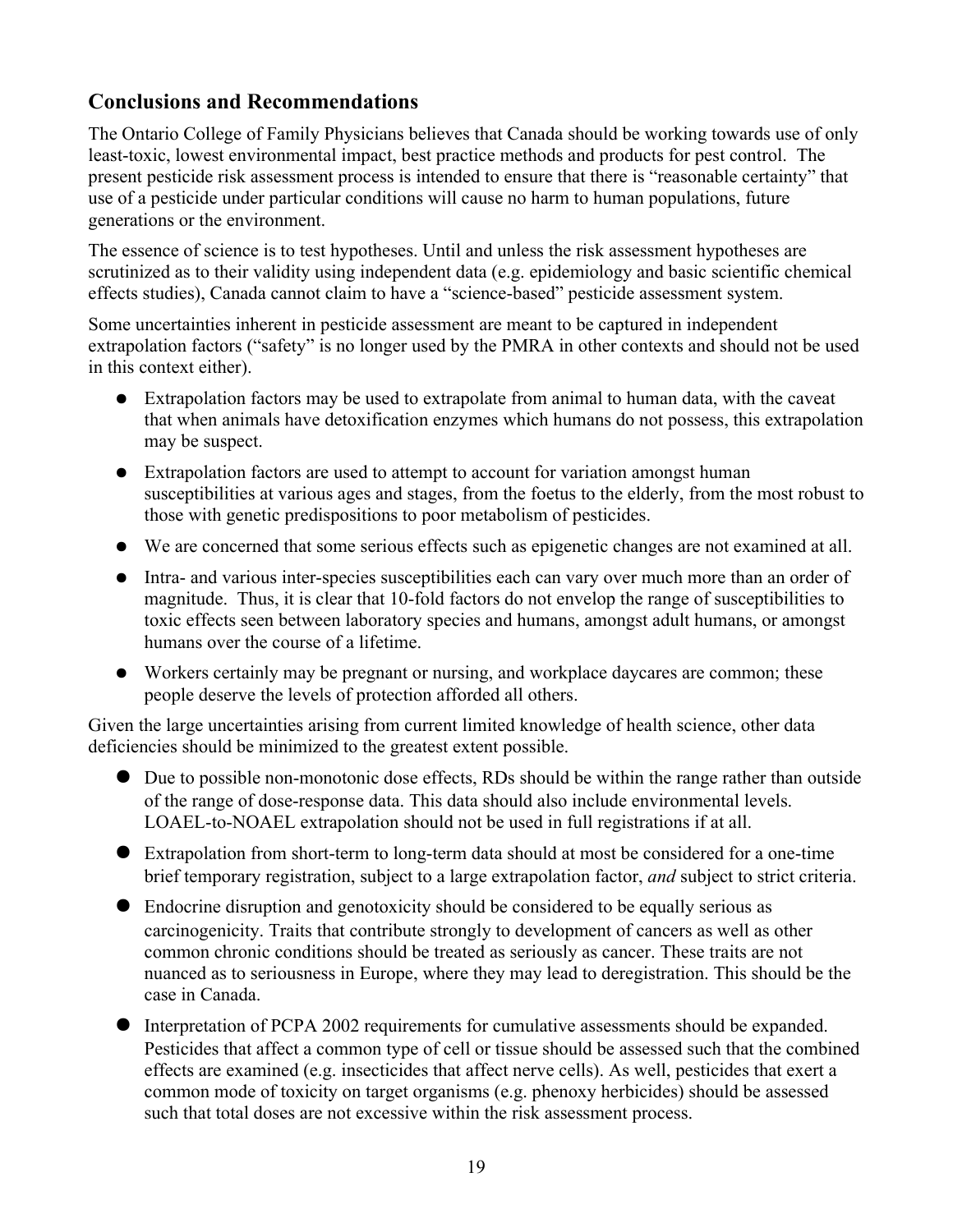The vast majority of data for pesticide assessment is generated by the registrants.

- Metabolic pathway information should be determined, and included in standard package inserts
- The PMRA should institute the equivalent to trial registration for drugs, to ensure direct access to complete data sets, and to address potential non-disclosure of unfavourable findings.

Only with such a system, with measures adopted or proposed in large measure in many European countries, can the PMRA implement the PCPA 2002, and can Canada claim to have a robust system protecting Canadians, second to none.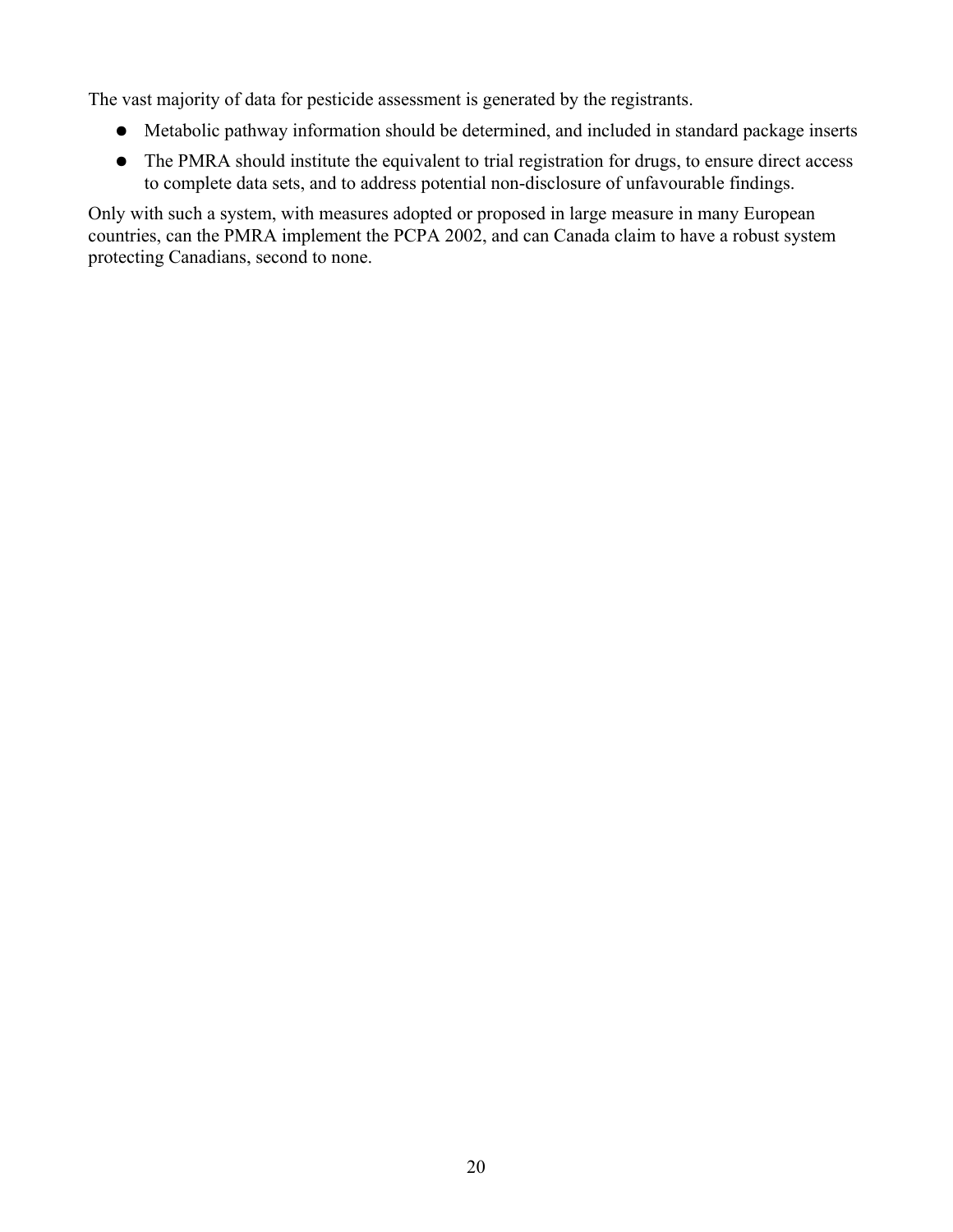# **References**

- (1) Statistics Canada, Health Statistics Division. How healthy are Canadians? Health Reports Supplement to Volume 16 catalogue no. 820003-XPE. 2006. Canadian Institute for Health Information. Health Reports. http://dsp-psd.pwgsc.gc.ca/Collection/Statcan/82-003-S/82-003- SIE2005000.pdf
- (2) Sears M, Walker CR, van der Jagt RHC, Claman P. Pesticide Assessment: Protecting Public Health on the Home Turf. *Paediatr Child Health.* 2006;11:229-234.
- (3) Bassil KL, Vakil C, Sanborn M, Cole DC, Kaur JS, Kerr KJ. Cancer health effects of pesticides. Systematic review. *Can Fam Physician.* 2007;53:1704-1711.
- (4) Sanborn M, Kerr KJ, Sanin LH, Cole DC, Bassil KL, Vakil C. Non-cancer health effects of pesticides. Systematic review and implications for family doctors. *Can Fam Phys.* 2007;53:1712-1720.
- (5) Swedish National Chemicals Inspectorate. Human Health Risk Assessment. Proposals for the use of assessment (uncertainty) factors. Application to risk assessment for plant protection products, industrial chemicals and biocidal products within the European Union. KemI Report 1/03. Body for Competence and Methodology Development, National Chemicals Inspectorate and Institute of Environmental Medicine,Karolinska InstitutetSolna, Sweden . 2003. www.kemi.se/upload/Trycksaker/Pdf/Rapporter/Rapport1\_03.pdf
- (6) Anway MD, Skinner MK. Epigenetic Transgenerational Actions of Endocrine Disruptors. *Endocrinology.* 2006;147:s43-s49.
- (7) Crews D, McLachlan JA. Epigenetics, Evolution, Endocrine Disruption, Health, and Disease. *Endocrinology.* 2006;147:s4-10.
- (8) Welch DA, Christenson D, Penley L, Chan P, Scoggins P, Shapiro S, Coryell M, Smith W, and O'Grady J. Letter from the National Treasury employees Union to Stephen L. Johnson, Administrator, U.S. Environmental Protection Agency. Public Employees for Environmental Responsibility . 24-5-2006. http://www.peer.org/docs/epa/06\_25\_5\_union\_ltr.pdf
- (9) Colborn T. A case for revisiting the safety of pesticides: a closer look at neurodevelopment. *Environ Health Perspect.* 2006;114:10-17.
- (10) Ashauer R, Boxall AB, Brown CD. New ecotoxicological model to simulate survival of aquatic invertebrates after exposure to fluctuating and sequential pulses of pesticides. *Environ Sci Technol.* 2007;41:1480-1486.
- (11) McKeown-Eyssen G, Baines C, Cole DE, Riley N., Tyndale R.F., Marshall L, Jazmaji V. Casecontrol study of genotypes in multiple chemical sensitivity: CYP2D6, NAT1, NAT2, PON1, PON2 and MTHFR. *Int J Epidemiol.* 2004;33:971-978.
- (12) Badawi AF, Cavalieri EL, Rogan EG. Effect of chlorinated hydrocarbons on expression of cytochrome P450 1A1, 1A2 and 1B1 and 2- and 4-hydroxylation of 17beta-estradiol in female Sprague-Dawley rats. *Carcinogenesis.* 2000;21:1593-1599.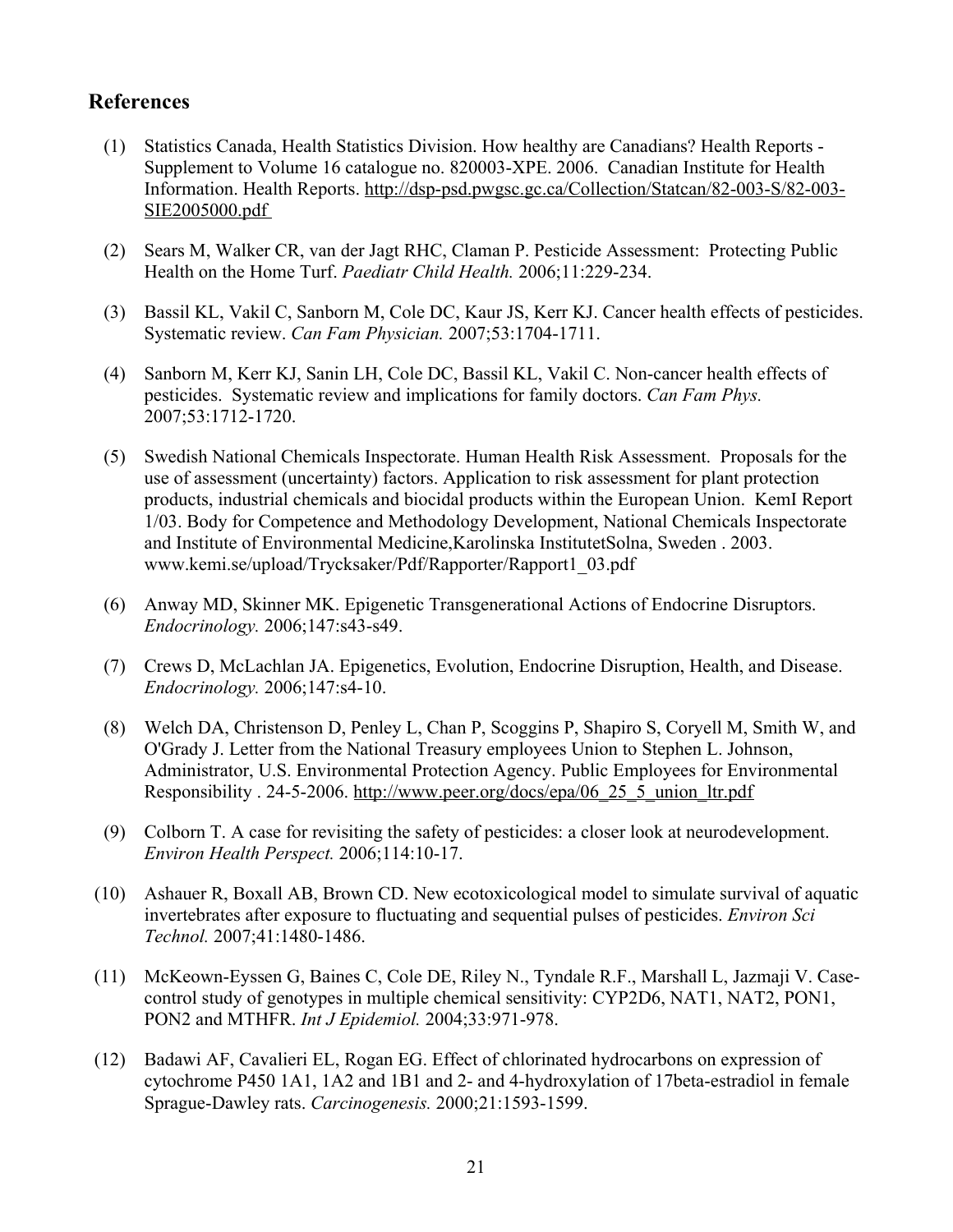- (13) Gonzalez FJ. The study of xenobiotic-metabolizing enzymes and their role in toxicity in vivo using targeted gene disruption. *Toxicol Lett.* 1998;102-103:161-6.:161-166.
- (14) Cole TB, Jampsa RL, Walter BJ et al. Expression of human paraoxonase (PON1) during development. *Pharmacogenetics.* 2003;13:357-364.
- (15) Costa LG, Cole TB, Furlong CE. Polymorphisms of paraoxonase (PON1) and their significance in clinical toxicology of organophosphates. *J Toxicol Clin Toxicol.* 2003;41:37-45.
- (16) Costa LG, Vitalone A, Cole TB, Furlong CE. Modulation of paraoxonase (PON1) activity. *Biochem Pharmacol.* 2005;69:541-550.
- (17) Costa LG, Li WF, Richter RJ, Shih DM, Lusis A, Furlong CE. The role of paraoxonase (PON1) in the detoxication of organophosphates and its human polymorphism. *Chem Biol Interact.* 1999;119-120:429-38.:429-438.
- (18) Furlong CE, Cole TB, Walter BJ et al. Paraoxonase 1 (PON1) status and risk of insecticide exposure. *J Biochem Mol Toxicol.* 2005;19:182-183.
- (19) Searles NS, Mueller BA, De Roos AJ, Viernes HM, Farin FM, Checkoway H. Risk of brain tumors in children and susceptibility to organophosphorus insecticides: the potential role of paraoxonase (PON1). *Environ Health Perspect.* 2005;113:909-913.
- (20) Infante-Rivard C, Labuda D, Krajinovic M, Sinnett D. Risk of childhood leukemia associated with exposure to pesticides and with gene polymorphisms. *Epidemiology.* 1999;10:481-487.
- (21) Samanic C, Rusiecki J, Dosemeci M et al. Cancer incidence among pesticide applicators exposed to dicamba in the agricultural health study. *Environ Health Perspect.* 2006;114:1521- 1526.
- (22) Kanne DB, Dick RA, Tomizawa M, Casida JE. Neonicotinoid nitroguanidine insecticide metabolites: synthesis and nicotinic receptor potency of guanidines, aminoguanidines, and their derivatives. *Chem Res Toxicol.* 2005;18:1479-1484.
- (23) Pest Management Regulatory Agency. Re-evaluation of the Lawn and Turf Uses of (2,4- Dichlorophenoxy)acetic Acid [2,4-D] PACR2005-01. Pest Management Regulatory Agency, Health Canada . 21-2-2005. http://www.pmra-arla.gc.ca/english/pdf/pacr/pacr2005-01-e.pdf
- (24) Brunton L, Lazo J. *Goodman and Gilman's the Pharmacological Basis of Therapeutics*. 11 ed. The McGraw-Hill Companies; 2005.
- (25) Buters JT, Sakai S, Richter T et al. Cytochrome P450 CYP1B1 determines susceptibility to 7, 12-dimethylbenz[a]anthracene-induced lymphomas. *Proc Natl Acad Sci U S A.* 1999;96:1977- 1982.
- (26) McFadden SA. Phenotypic variation in xenobiotic metabolism and adverse environmental response: focus on sulfur-dependent detoxification pathways. *Toxicology.* 1996;111:43-65.
- (27) Wilk JB, Tobin JE, Suchowersky O et al. Herbicide exposure modifies GSTP1 haplotype association to Parkinson onset age: the GenePD Study. *Neurology.* 2006;67:2206-2210.